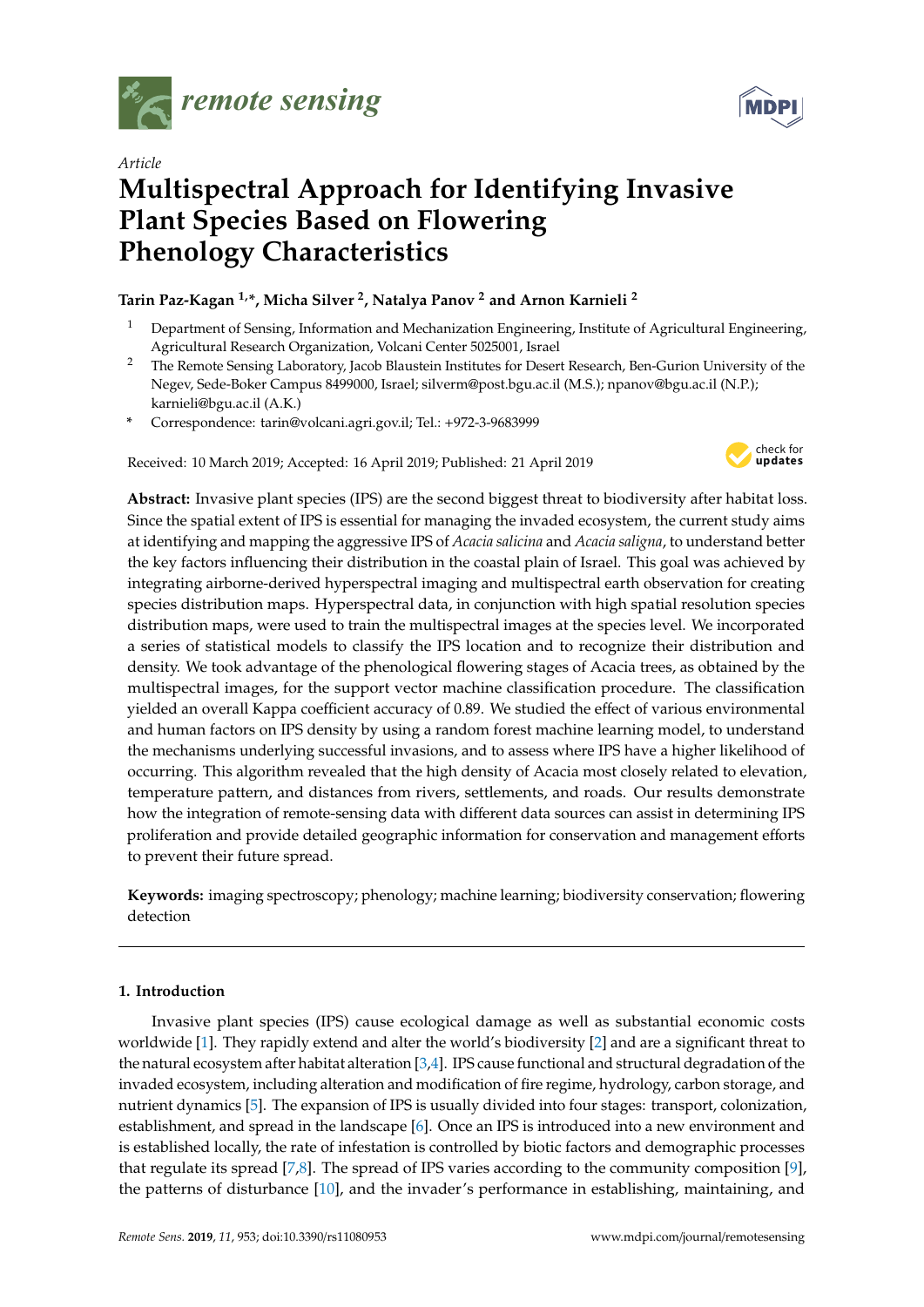growing in the invaded environment [\[11\]](#page-15-10). The IPS interact with environmental factors (topographical and climatic), such as soil type, elevation, aspect, temperature, wind speed, and precipitation, leading to complex interactions between the invasive plants and the invaded environment [\[12\]](#page-15-11). Therefore, an essential requirement for effective management of IPS is the identification and delineation of both the spatial extent and severity (invasion stage) of infestation [\[13\]](#page-15-12). Predicting the future spread of the invading species also requires identifying the pattern of IPS in the landscape, the mechanisms underlying successful invasion processes, and their response to environmental and human factors [\[12\]](#page-15-11).

Traditional survey methods, such as ground mapping using global positioning systems (GPS), have high accuracy and are species-specific methods for small management areas, but might be technically, logistically, and financially unfeasible for larger areas or multi-species invasions [\[14\]](#page-15-13). Therefore, remote sensing has become an increasingly popular approach for identifying and monitoring IPS [\[15](#page-15-14)[–18\]](#page-15-15). However, since the reflectance signal from remote sensing sensors is generally determined by biochemical and biophysical characteristics of the plant, the invasive species must have some unique characteristic (i.e., biochemical, structural, or phenological) in order to be detectable by remote sensors [\[19\]](#page-15-16). Recently, significant advances in spatial, spectral, and temporal resolutions of sensors have made IPS identification increasingly feasible and accurate [\[14](#page-15-13)[,19\]](#page-15-16). IPS detection was applied with different remote sensing platforms including aerial photographs, multispectral, and hyperspectral sensors. Among these, imaging spectroscopy (IS) is a promising technique for species identification in general, and IPS in particular [\[15,](#page-15-14)[17](#page-15-17)[,20\]](#page-15-18). IS acquires images across many narrow contiguous spectral bands, throughout the visible, near infrared, and shortwave-infrared spectral regions. The results of IS can then be used to identify and map species based on their unique spectral signatures [\[21](#page-15-19)[,22\]](#page-15-20).

Several IS sensors have been used to detect IPS. Among the sensors extensively used for IPS detection are Hyperion, Airborne Visible/Infrared Imaging Spectrometer (AVIRIS), Compact Airborne Spectrographic Imager (CASI), Carnegie Airborne Observatory (CAO), Airborne Imaging Spectroradiometer for Applications (AISA), and HyMap [\[23–](#page-15-21)[25\]](#page-15-22). The drawback of the IS approach, even using state-of-the-art sensors, is that it does not incorporate cost-benefit considerations. IS data are mostly acquired by using ground spectrometers or with airborne and unmanned aerial vehicle (UAV) sensors, with limited spatial coverage [\[26\]](#page-16-0). Moreover, IS usually has a high cost, poor accessibility, and requires qualifications and skills in processing and handling these large and complex datasets [\[27\]](#page-16-1). The prevailing opinion is that moderate resolution multispectral satellite imagery is less suitable to identify species and more successful in mapping communities because the spatial and spectral resolution is generally too coarse to distinguish individual species unless a species exists as a monodominant [\[28,](#page-16-2)[29\]](#page-16-3). Although IS is essential for monitoring invasion rates at various stages, multispectral satellite sensors offer advantages in identifying and monitoring IPS. They provide larger coverage areas, higher revisit times, are easier processing, and have more available archived images compared to the narrow band hyperspectral sensors. Therefore, judicious sensor selection is desirable for useful, repeated, and reliable IPS identification and monitoring, and required for integrating data from multispectral and hyperspectral imagery. This approach could then provide on-the-ground management guidelines [\[30\]](#page-16-4).

In this study, we focus on two highly invasive species in Israel, *Acacia salicina Lindl.* and *Acacia saligna (Labill.) H.L.Wendl.*, (hereafter: Acacia), which spread over large areas in the coastal plain of Israel, creating dense clusters of trees with prominent yellow flowers that bloom in late winter to early spring (March to April) (Figure [1\)](#page-2-0). We took advantage of Acacia's flowering stage to study and detect their distribution. Detecting IPS flowers is a promising approach because it can be identified by multispectral and color aerial photos [\[31\]](#page-16-5). Therefore, using specific phenological timing of the IPS (life cycle) might improve the detection and reduce the high spectral resolution requirement for plant species identification [\[14](#page-15-13)[,32](#page-16-6)[,33\]](#page-16-7). Furthermore, several studies have found that multispectral images could provide suitable classification accuracy in contrast with hyperspectral imagery, especially when target plant species have distinct spectral properties that distinguish them from their environment [\[34\]](#page-16-8). Another notable challenge was the need to distinguish between the spectral properties of the IPS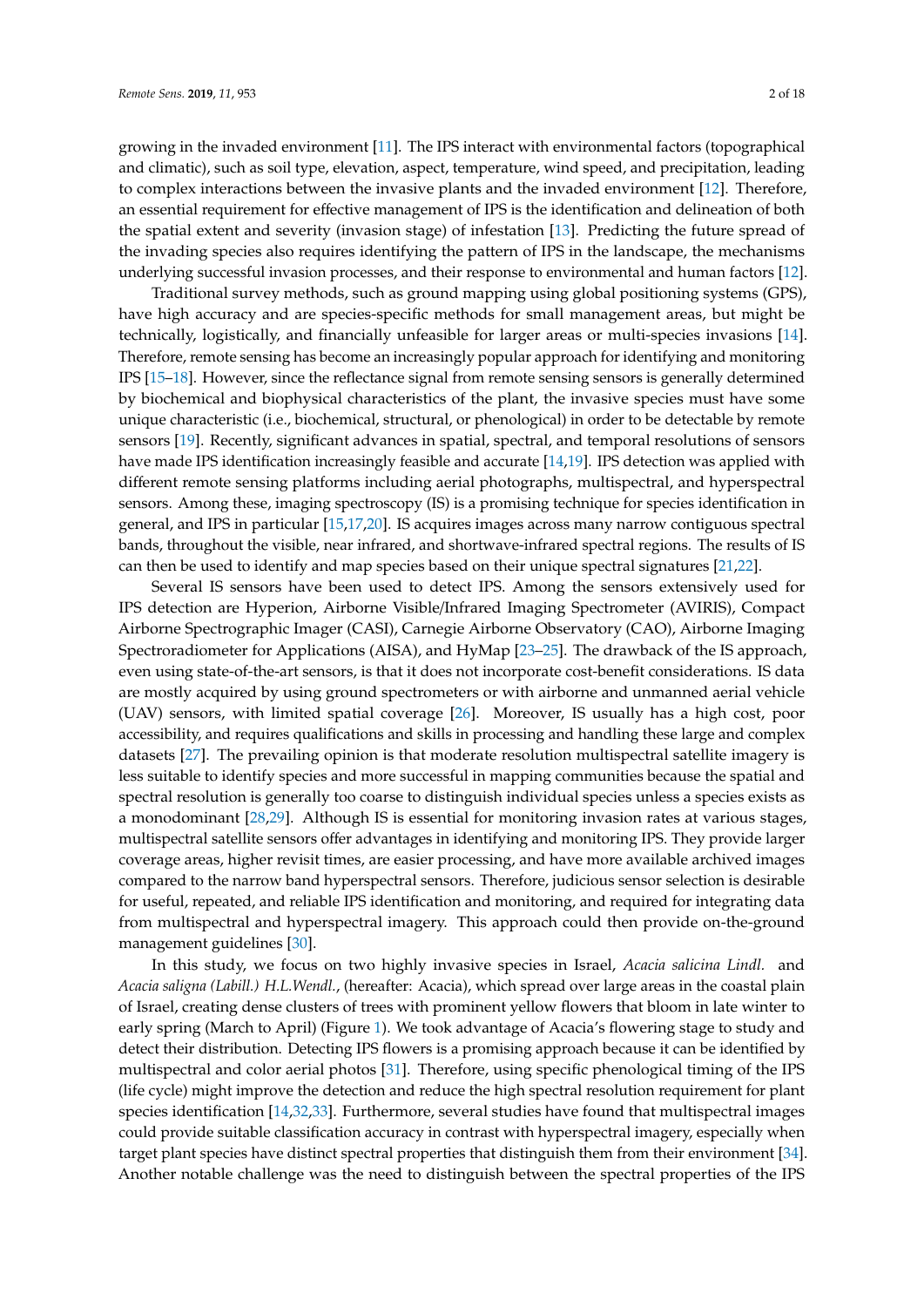signals, i.e., yellow flowering, from other similar yellow flowering signals, particularly the annuals in Israel. Therefore, our goals for the current study are twofold. First, to develop an integrated approach for detecting and identifying Acacia by training data from hyper to multispectral sensors. The integration was achieved by using species distribution maps developed by Paz-Kagan et al. [\[35\]](#page-16-9), multism integration was achieved by using species distribution inteps developed by Tall raight et al. [bo].<br>Which is based on high spatial and spectral resolution airborne IS data. We used these maps to train lower resolution multispectral satellite data for detecting Acacia's flowering stage over a large spatial area. Second, to explore the influence of various environmental and human factors on the spread of IPS, in order to understand the successful mechanisms of invasions.  $\frac{1}{25}$ , which is based on high spatial and spectral resolution airborne is easily to detail. We also inapplied the

<span id="page-2-0"></span>

Figure 1. Acacia saligna and Acacia salicina flowering branch (a,b); Acacia saligna during the flowering stage - flowering canopy (c); expansion of the A. saligna and A. salicina invasive species in the study area (**d**). area (**d**).

### **2. Materials and Methods 2. Materials and Methods**

### *2.1. Study Area 2.1. Study Area*

The study was conducted within an area of 100 km<sup>2</sup> in the southern coastal plain of Israel (Figure 2). Th[e a](#page-3-0)rea is a Mediterranean climate zone and characterized by an environmental gradient of precipitation and temperature. The average annual precipitation and the average temperature range from 383 to 480 mm and from 20.3 to 19.5 °C, respectively, from south to north. Extensive land-use changes have occurred in these areas [\[36\]](#page-16-10), due to massive agricultural cultivation, increased population and urbanization, road development, and water infrastructure. Also, large afforestation population and urbanization, road development, and water infrastructure. Also, large afforestation programs led by the Jewish National Fund (JNF) were carried out in the region and altered the species programs led by the Jewish National Fund (JNF) were carried out in the region and altered the species composition and patterns in the area [37]. We purposely selected this area to study the IPS pattern, composition and patterns in the area [\[37\]](#page-16-11). We purposely selected this area to study the IPS pattern, since it constitutes a mosaic of diverse land-use that was extensively invaded*.* since it constitutes a mosaic of diverse land-use that was extensively invaded.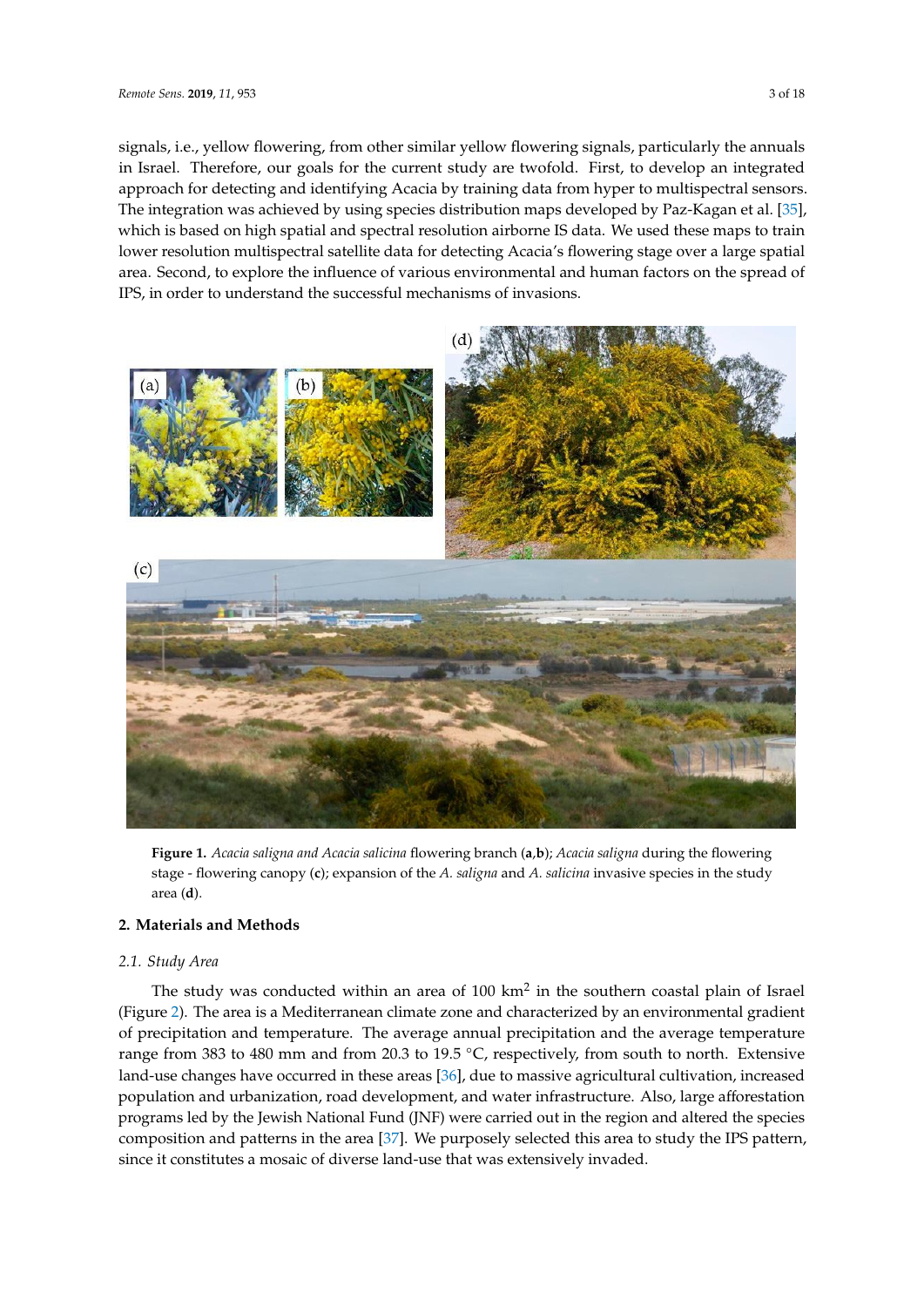<span id="page-3-0"></span>

image of the study area. The two overpasses of the hyperspectral flights over Negba and Dorot sites are marked in red. The green areas indicate the possible areas of the invasive species. **Figure 2.** (**a**) Location of the study area in the southern coastal plain of Israel; (**b**) True color WorldView-2

## and Dorot sites are marked in red. The green areas indicate the possible areas of the invasive species. *2.2. Study Species*

*2.2. Study Species A. saligna* and *A. salicina,* of the mimosa (Mimosaceae) family and legume (Leguminosae) order, applead as sindes of single stemmed areas, when can reach up to *f* in in height [50]. They were transported from Australia to many countries around the world, including Italy, New Zealand, strate-sported from Australia to many contributions around the world, including hary, ivew Lea Portugal, South Africa, Spain, and the US [\[39\]](#page-16-13). Both species were also brought to Israel as early as the beginning of the 20<sup>th</sup> century by the British colonists and the first Jewish settlers for afforestation of exposed lands, soil conservation, and to stabilize shifting sands dunes. The impressive reproductive strength of Acacia is related to their ability to reach maturity in four years and to produce thousands of viable seeds that form a dense understory under each tree [\[40\]](#page-16-14). Since first being planted in Israeli coastal dunes, Acacia spread rapidly, at an annual growth rate estimated at 3% [\[38\]](#page-16-12). spread as shrubs or single-stemmed trees, which can reach up to 9 m in height [\[38\]](#page-16-12). They were

## coastal dunes, Acacia spread rapidly, at an annual growth rate estimated at 3% [38]. *2.3. Remote Sensing Methodology*

In the following sections, we describe the approach and methodology for mapping IPS based on multispectral imagery and studying the environmental and human factors that determined IPS spread in the landscape (Figure [3\)](#page-4-0). Our approach included the use of species distribution maps developed by Paz-Kagan et al. [\[35\]](#page-16-9) to train the lower resolution of multi-spectral satellite data, in conjunction with IPS identification. Then, we developed IPS density maps for studying the environmental and human factor mediation their spreads.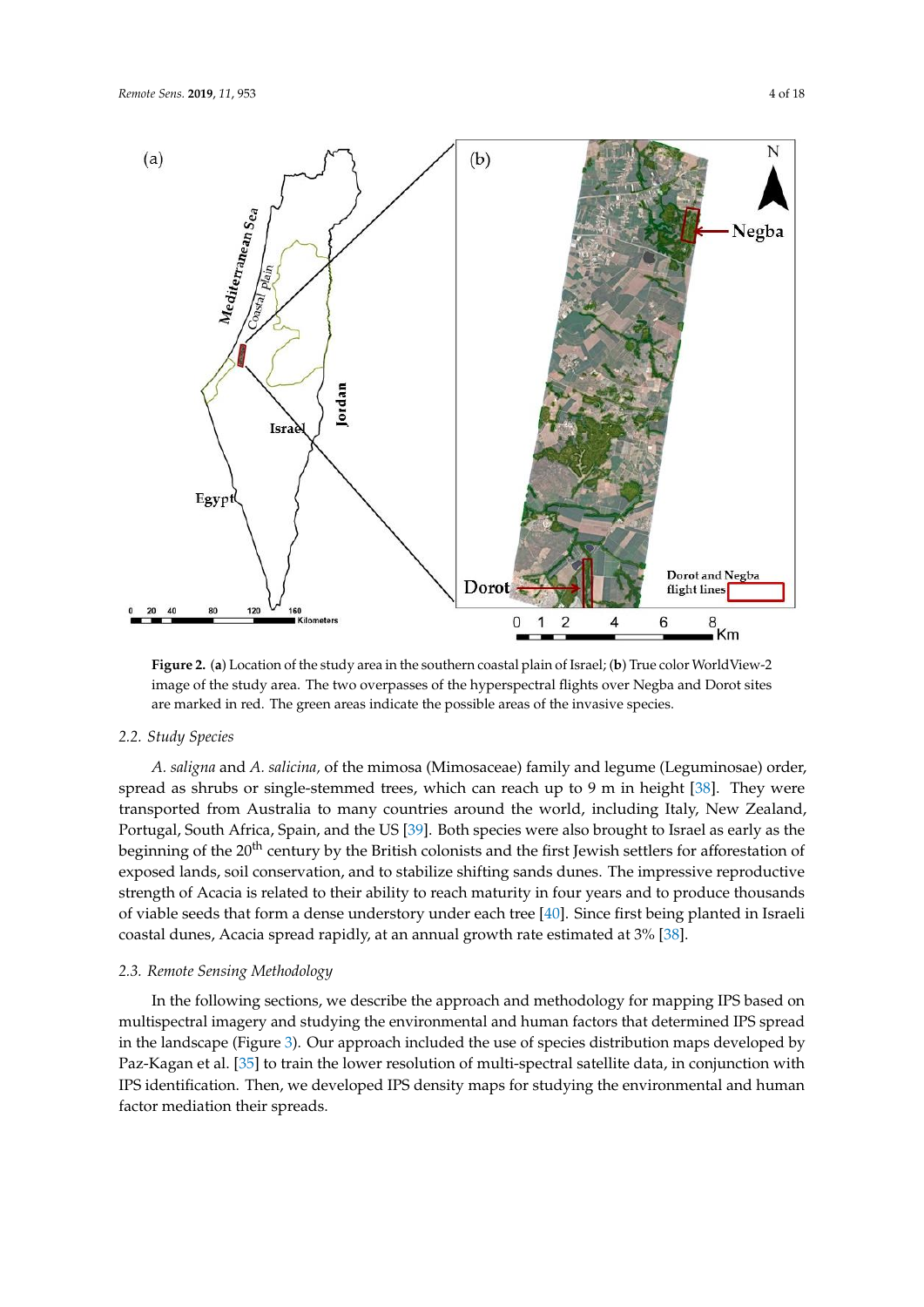<span id="page-4-0"></span>

**Figure. 3.** The conceptual framework of an integrated approach by training species maps based on **Figure 3.** The conceptual framework of an integrated approach by training species maps based on airborne imaging spectroscopy data to multi-spectral satellite data for invasive plant species airborne imaging spectroscopy data to multi-spectral satellite data for invasive plant species mapping, and for understanding the environmental effect on their spread pattern in the landscape. The framework<br>in the landscape. The framework The fact state stages: (**1**) data preprocessing, filtering, and masking; (**2**) data elassification, and (**b**) interpolation of the data to IPS density for studying the environmental factors influences using a interpolation random forest machine-learning algorithm. includes three stages: (**1**) data preprocessing, filtering, and masking; (**2**) data classification; and (**3**)

#### 2.3.1. Potential Area for Invasion

2.3.1. Potential Area for Invasion (1) WorldView-2 images with 2 m spatial resolution and eight spectral bands, acquired on 1 April, 2017, and covering the 100 km<sup>2</sup> study area. The spring season was selected because the Acacia flowering is at its peak; (2) The AisaFENIX airborne hyperspectral system was used by Paz-Kagan et al. [\[35\]](#page-16-9) to create species distribution maps of two sub-areas, the Dorot and Negba sites, totaling 2 km<sup>2</sup>. This system was characterized by continuous wavelengths, covering the visible, near infrared, and short-wave infrared regions (380–2500 nm) with 448 spectral bands. The sensor flew at 762 m altitude, on September 19, 2014, above the two study sites that enabled 1 m spatial resolution for woody species identification. The product, i.e., the species distribution maps, were used to train the WorldView-2 images. The pre-processed procedure of the multispectral WorldView-2 images data The first stage included image processing and a masking procedure. We used two inputs: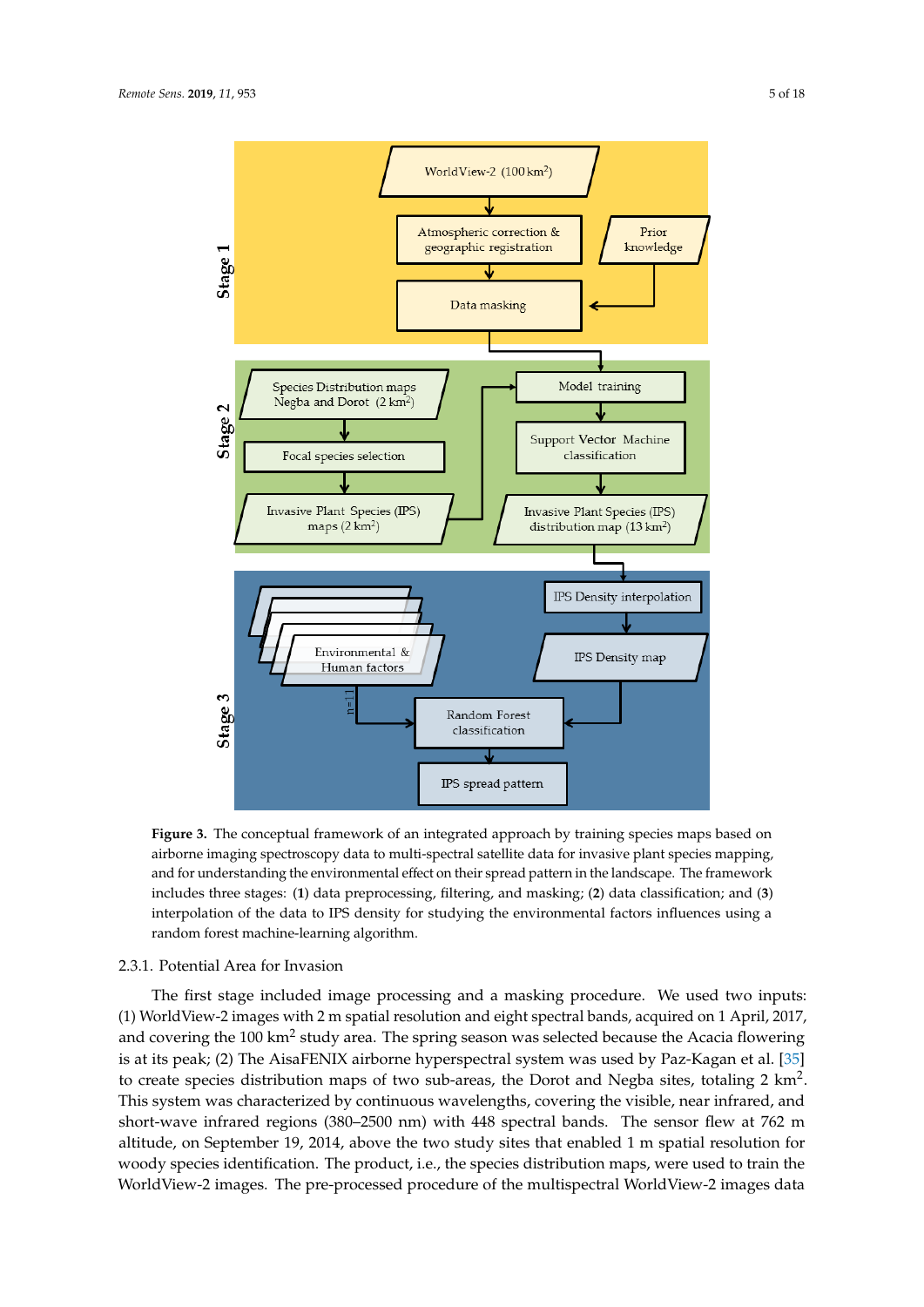included Atmospheric/Topographic Correction using (ATCOR) software [\[41\]](#page-16-15), which was followed by a geographic registration. A masking procedure was carried out using prior knowledge databases, which included extensive information on the different land-uses and planted trees, as well as areas adjacent to rivers, and roads. We applied this mask to the WorldView-2 image, in order to exclude settlements and agricultural areas and include only open and natural landscape, to produce an invasion area map in which IPS can potentially grow. The total area of potential growth of IPS was 13 km<sup>2</sup> within the 100 km<sup>2</sup>.

#### 2.3.2. Classification for Detecting Invasive Plant Species

The second stage included two consecutive steps: (1) identification of the focal IPS, using the species distribution maps of the two sub-areas that were based only on leaf spectral signals, and (2) IPS mapping based on the flowering signal from multispectral data over the full study area that was trained based on the first step. Paz-Kagan, et al. [\[35\]](#page-16-9), developed species maps that included overall 28 woody plant species in the two sub-areas. We used these species distribution maps for developing an IPS map by selecting the focal species class and integrating all the other classes to woody vegetation. We used more than 720 crowns or clumps of crowns of the Acacia to train the multispectral imagery for IPS mapping. An SVM classification was applied to the multispectral image, based on the following characteristics: bare soils, Acacia flowering trees, annual yellow flowering, other trees, and other annuals. These classes were identified and mapped in the field for validation. A post-classification confusion matrix was tested, based on the calibration and a validation split (70:30) dataset that was randomly selected. The classification output was subjected to a low-pass majority filter to reduce the "salt and pepper" noise [\[42\]](#page-16-16). The final product of this procedure was the IPS distribution map within the potential invasive area (a total area of 13  $km^2$ ). The classification procedures were implemented in ENVI 4.8 software, in an IDL 8.2 environment [\[43\]](#page-16-17), together with procedures using R software (R Development Core Team, 2014).

#### *2.4. Environmental and Human Factors*

The final procedure (Stage 3) addressed the environmental and human factors that affect the pattern of the IPS in the landscape. The underlying assumption was that the densest areas of the IPS represented higher site stability for invasion. We developed a density map of the IPS that was calculated as the density of central points in the crown or clumps of crowns of the Acacia within a 100 m radius [\[44\]](#page-16-18). We assembled a set of 11 environmental and human factors as potential predictor variables for Acacia density (Figure [4,](#page-6-0) Table [1\)](#page-7-0). Three topographic factors, slope, aspect, and elevation, were calculated from the digital elevation model (DEM), which is a terrain product at 4 m resolution from the Survey of Israel and created with the geomorphometric and gradient metrics toolbox [\[45\]](#page-16-19). The Euclidean distance algorithms derived from the DEM were used to calculate the distance from rivers, applying the Arc Hydro Toolbox [\[46\]](#page-16-20) and implemented with ESRI ArcGIS software (ESRI 155 2014. ArcMap®10.2.2 Redlands California). The substrate factors, including soil classification and lithology, were based on the official Survey of Israel Protection developed in 2004. The forest type was based on Israel's forest authority maps (JNF) developed in 2015. We calculated the distance from populated areas (settlements) or roads using the Euclidean distance algorithm derived from the populated area from land-use maps. The land surface temperature map was based on a Landsat-8 image with 100 m resolution of land surface temperature (TIR radiance), which was acquired in proximity to the WorldView-2 (April 5, 2017), to represent temperature patterns in the landscape. Normalized difference vegetation index (NDVI), presenting vegetation productivity, was based on the 2017 WorldView-2 image. Each of these environmental and human factors was scaled up or down to match, the 2m resolution grid so that all the maps were geospatially aligned. All the maps were projected into ITM (Israeli Transverse Mercator) coordinate system projection (Figure [4\)](#page-6-0). Before the analysis, the correlation between predictor variables was assessed using the Spearman rank correlation test, to prevent redundancy in the environmental factors (Table [A1\)](#page-14-0) [\[47\]](#page-16-21).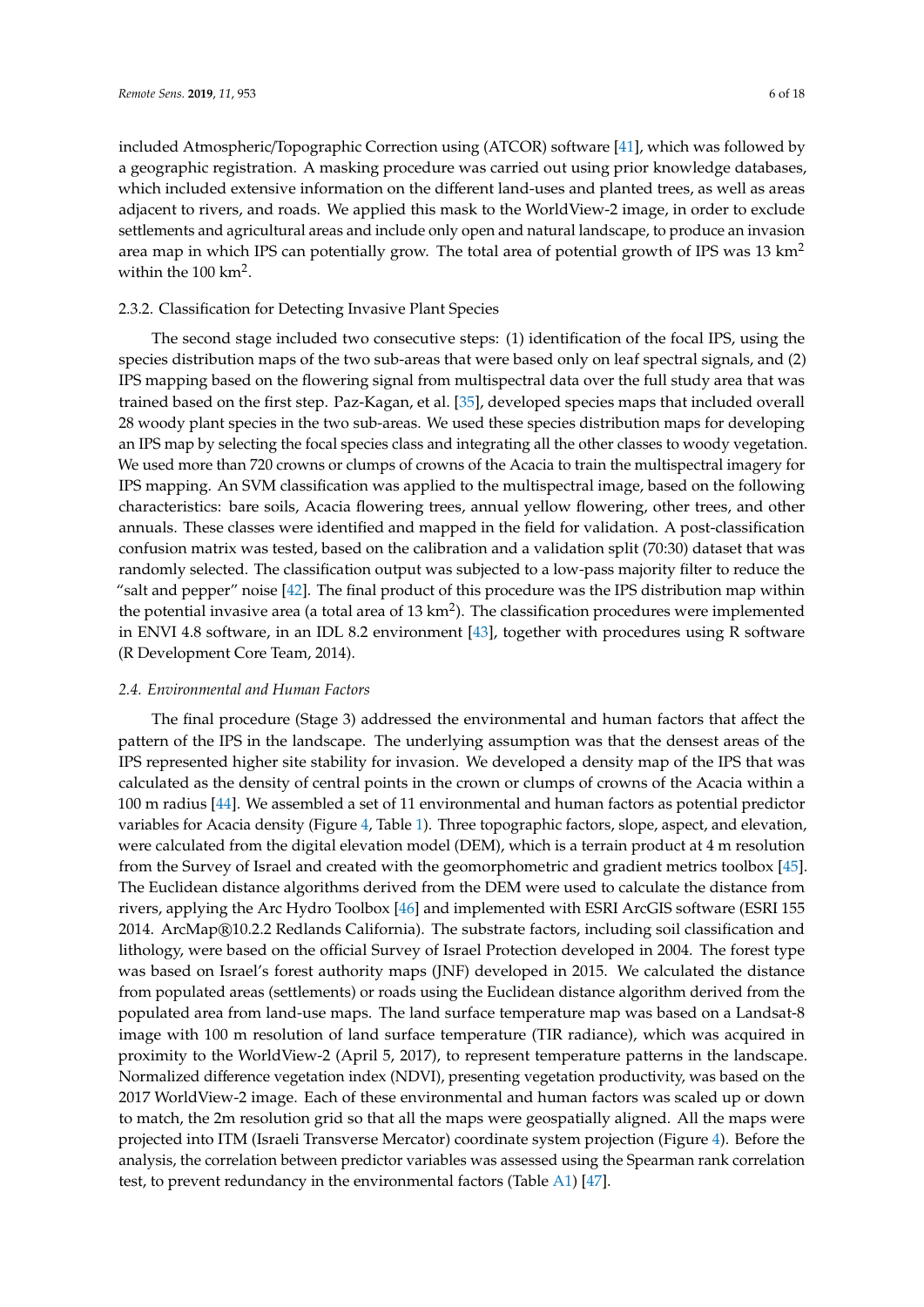<span id="page-6-0"></span>

**Figure 1. A settlements and roads used to calculate the Euclidean distance, and (<b>i**) river streams use to the Euclidean distance, and (**i**) river streams use to Academic density and forest type (classes), (**b**) pediate (classes), (**c**) in the distribution of the distribution of  $\mathbf{r}_1$ ,  $\mathbf{r}_2$ ,  $\mathbf{r}_3$ ,  $\mathbf{r}_4$ ,  $\mathbf{r}_5$ ,  $\mathbf{r}_6$ ,  $\mathbf{r}_7$ ,  $\mathbf{r}_8$ ,  $\mathbf{r}_9$ ,  $\mathbf{$ calculate the Euclidean distance. All classes' values are detailed in Table [A2.](#page-14-1) **Figure 4.** Selected examples of the potential explanatory environmental factors used to assess the Acacia density: (**a**) Forest type (class), (**b**) pedology (classes), (**c**) lithology (classes), (**d**) topographic aspect (class), (**e**) slope steepness (degree), (**f**) elevation above sea level (m), (**g**) land-use (classes) (**h**)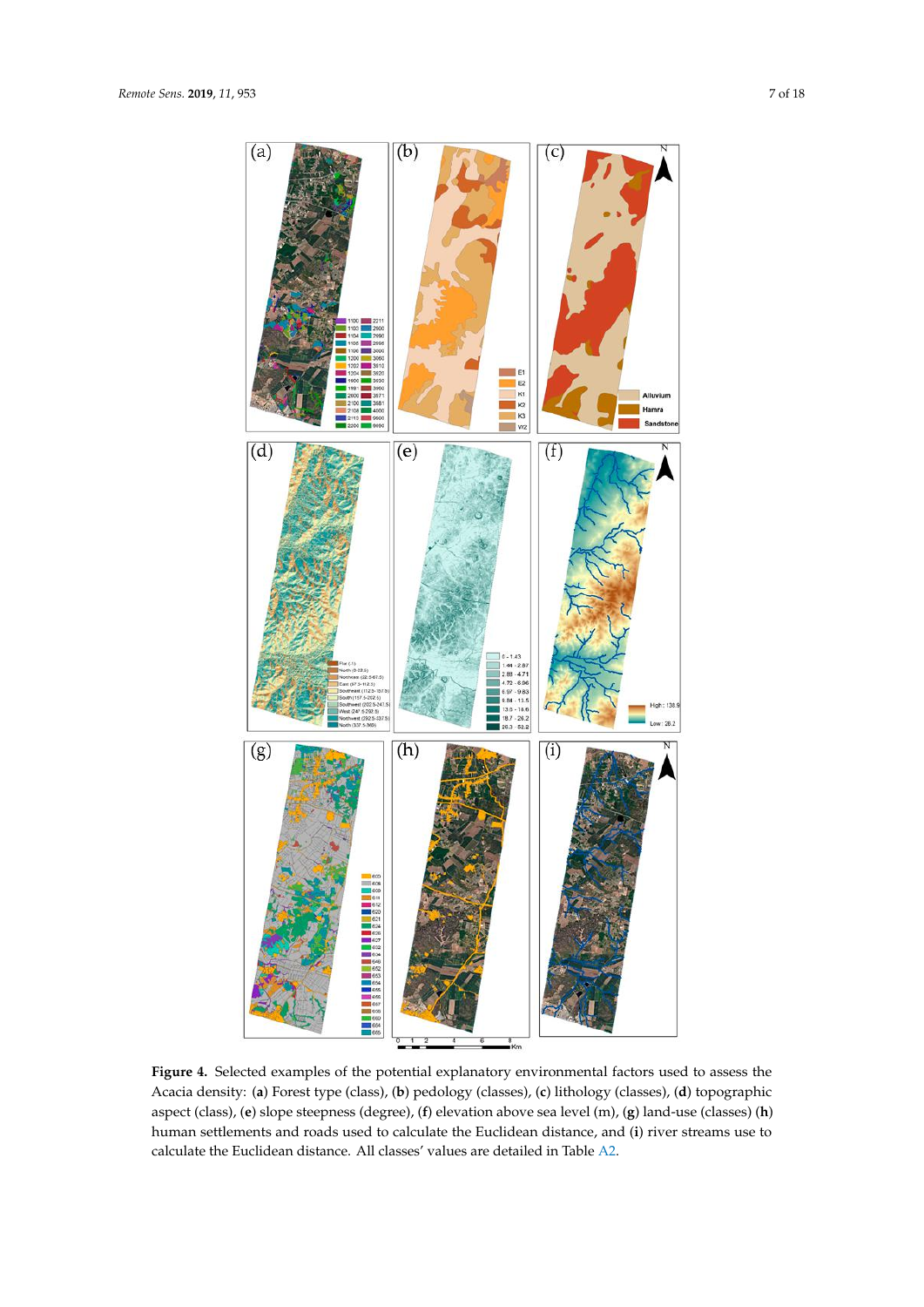<span id="page-7-0"></span>

| Categories Enveromantal | <b>Factors</b>                         | Units       |
|-------------------------|----------------------------------------|-------------|
| Topography              | Elevation                              | m           |
|                         | Slope                                  | degree      |
|                         | Aspect                                 | degree      |
|                         | Distance from rivers or streams        | m           |
| Substrate               | Pedology                               | Class       |
|                         | Lithology                              | Class       |
| Land Surface            | Temperature                            | $^{\circ}C$ |
| Productivity            | <b>NDVI</b>                            | unitless    |
| Categories/human        |                                        |             |
| Forest structure        | Forest type                            | Class       |
| Land-use                | Land-use                               | Class       |
|                         | Distance from roads and<br>settlements | m           |

**Table 1.** Environmental and human factors considered for analysis of Acacia density.

With the above-listed variables, the second objective, exploring the influence of different environmental and human factors on the IPS spreading pattern, was addressed by using a random forest (RF) machine learning regression analysis. The Acacia density was the response variable to all the environmental and human factors [\[48](#page-16-22)[–50\]](#page-17-0). We tested the relative importance of the predictor variables to IPS density by selecting meta-variables such as tree complexity/depth of the algorithm, the learning rate, and the number of trees [\[45\]](#page-16-19). We compared partial dependence plots (PDPs), in order to identify the nature of the relationships between Acacia density and environmental and human factors. The PDPs display the change in the probability over the range of one predicting factor, while all other factors stayed constant [\[51\]](#page-17-1). All the analyses were conducted using the R software [\[50](#page-17-0)[,52\]](#page-17-2) machine-learning platform.

#### **3. Results**

#### *3.1. Species Classification Map*

Figure [5](#page-8-0) shows the IPS map for the Dorot and Negba sites that were developed from the species distribution maps based on Paz-Kagan et al. [\[35\]](#page-16-9). The Acacia covers 18.15% of the area in Dorot and 17.7% of the Negba site. It was shown that the accuracy of the class Acacia identification was 0.75 and 0.74 for the Dorot and Negba sites, respectively. Note that the Acacia classification was related to the leaf spectral signal, and not to the flowering signal in the hyperspectral image. Detailed information on the species mapping and classification can be found in Paz-Kagan et al. [\[35\]](#page-16-9).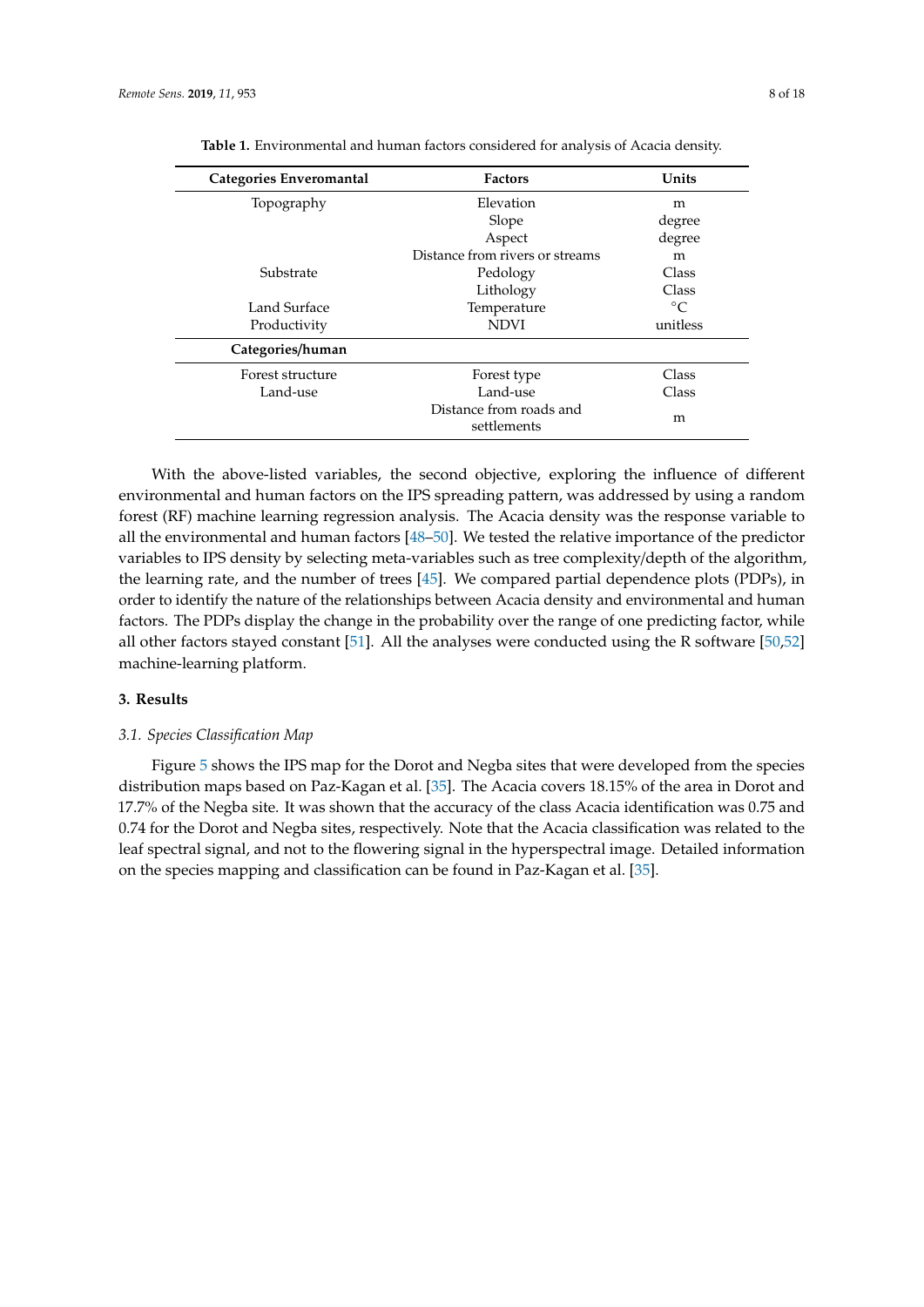$(a)$ 

112.5 225

450

675

900<br>Meters

<span id="page-8-0"></span>

Figure 5. *Acacia salicina and Acacia saligna* classification maps based on species distribution maps from from Paz-Kagan et al. [35]. (**a**) Invasive plant species map of the Negba site with a zoom to the Paz-Kagan et al. [\[35\]](#page-16-9). (**a**) Invasive plant species map of the Negba site with a zoom to the specific specific invasive location. (**b**) Invasive plant species map of the Dorot site with a zoom to the invasive location. (**b**) Invasive plant species map of the Dorot site with a zoom to the specific invasive location. The green color represents the other woody species, and the red color represents the location of Acacia trees.

0 175 350

700

1,050

1,400

# *3.2. Invasive Plant Species Classification 3.2. Invasive Plant Species Classification*

image. This map of potential areas was used for developing the IPS distribution map. Validation of the optimal SVM model yielded a prediction of Acacia's location with high overall accuracy (0.89) and was subsequently used to identify and map the IPS distribution map at the landscape scale. The resulting Acacia distribution map had different levels of predictive accuracy for each class (Table [2\)](#page-10-0). Classes with high accuracy were the 'Acacia' class  $(0.93)$ , green annuals  $(0.95)$ , dark soils  $(0.93)$  and other trees  $(0.98)$  (Table [2\)](#page-10-0). The classes that had moderate accuracy were yellow annuals (0.74), and bright soils The potential invasive area spreads over 13 km $^2$  within the 100 km $^2$  covered by the WorldView-2 (0.77). The resulting spatial pattern agreed with our knowledge of Acacia distribution, complemented the findings of Paz-Kagan et al. [\[35\]](#page-16-9) at the study sites, and matched additional ground training data with 88% accuracy. The ground training includes 30 sites in the study area where we verified by presence and absence of the IPS. The spectral signature of the different classes is shown in Figure [6.](#page-9-0) The spectral signature of Acacia and the annual yellow flowering were similar. Nevertheless, we were able to classify the yellow annuals with 0.74% accuracy. The prediction of Acacia in the 13-km2 area was about 10% cover. The spatial distribution of Acacia was not random and displayed a clear pattern in the landscape (Figure [7\)](#page-9-1).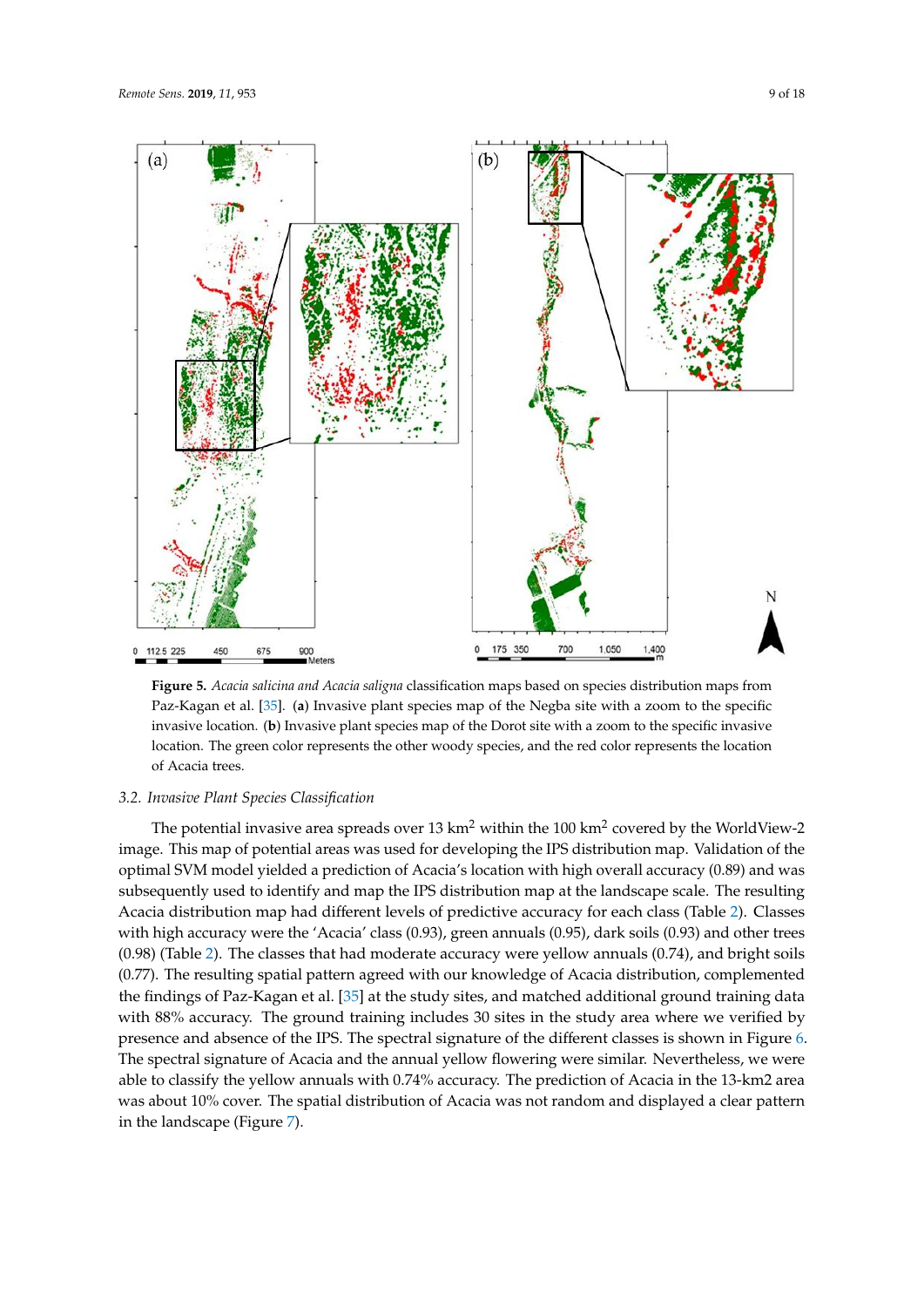<span id="page-9-0"></span>

WorldView-2 imagery with standard deviation (SD). The number of pixels that were used to train the support vector machine (SVM) classification is shown in Table 2. Figure 6. Spectral signatures used for classifying the invasive plant species in the study area based on

<span id="page-9-1"></span>

zoomed for the two study sites (**b**,**c**). The green color represents the potential invasion area, and the red color represents the location of Acacia trees. The IPS distribution map was used to develop a density map of the focal species. The IPS distribution of Acacia trees and the IPS distribution map of the focal species. **Figure 7.** The Acacia invasion plant species distribution (IPS) map based on WorldView-2 imagery (**a**),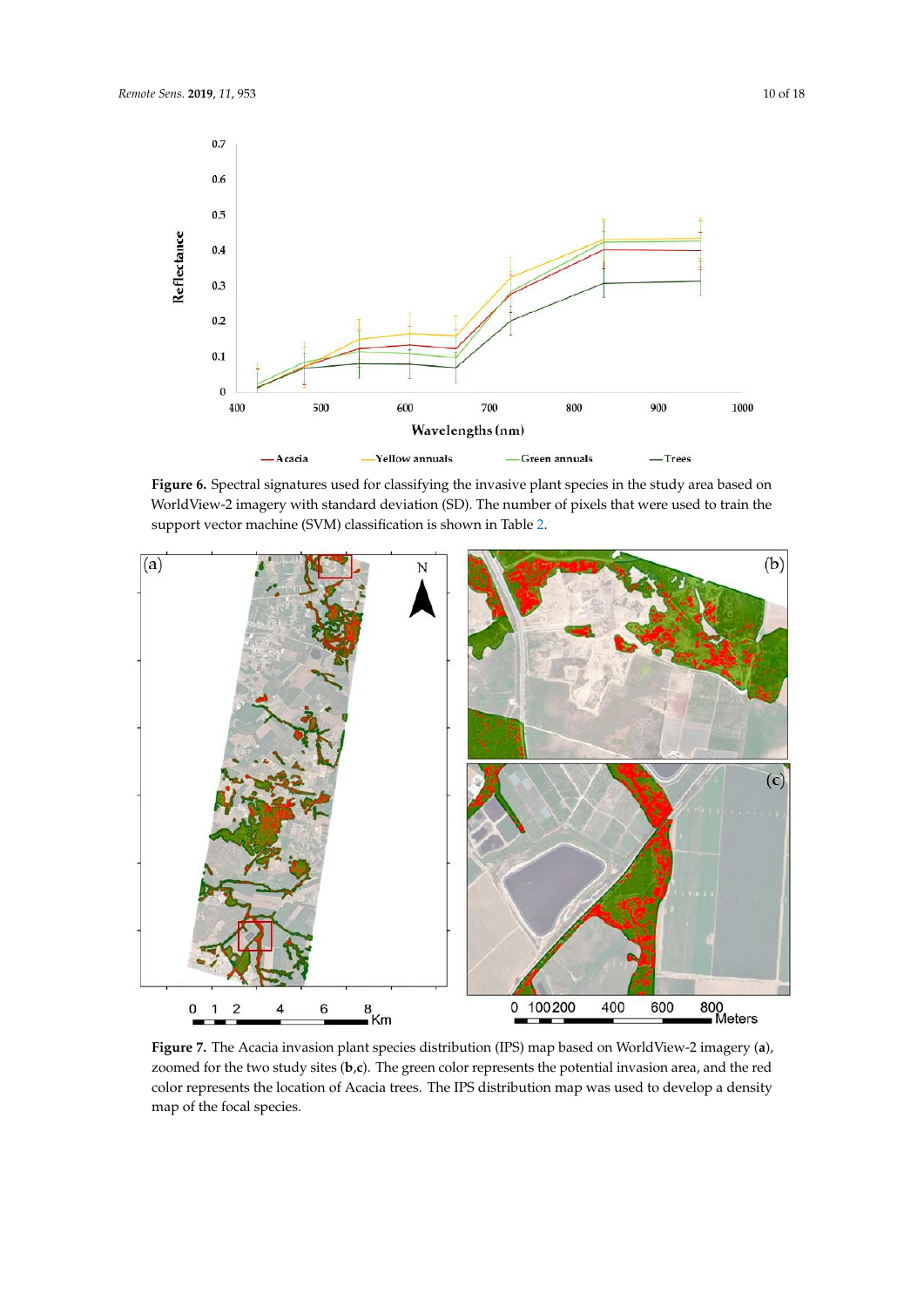| <b>Classes</b> | Acacia | Annual<br>Green | Dark Soil    | <b>Bright</b><br><b>Trees</b><br>Soil |                | Yellow<br>Annuals | Total<br>Pixels |
|----------------|--------|-----------------|--------------|---------------------------------------|----------------|-------------------|-----------------|
| Acacia         | 548    | 5               | $\theta$     |                                       |                | 23                | 578             |
| Green annual   | 15     | 375             | 1            | 3                                     | $\overline{2}$ | $\overline{2}$    | 398             |
| Dark soil      | 3      | $\Omega$        | 300          | 32                                    | $\overline{2}$ | $\Omega$          | 337             |
| Bright soil    |        | $\Omega$        | 24           | 145                                   | $\theta$       | $\overline{2}$    | 172             |
| <b>Trees</b>   | 6      |                 | $\theta$     | $\Omega$                              | 995            | $\Omega$          | 1002            |
| Yellow annuals | 12     | $\Omega$        | $\mathbf{0}$ | 6                                     | $\theta$       | 79                | 97              |
| Total pixels   | 585    | 381             | 325          | 187                                   | 1000           | 106               | 2584            |
| Total accuracy | 93.68  | 95.91           | 92.02        | 77.54                                 | 98.71          | 74.53             | 89.32           |

<span id="page-10-0"></span>**Table 2.** Confusion matrix for the Acacia species mapping on the validation dataset using the support vector machine (SVM) model.

#### *3.3. Environmental and Human Factors*

The performance of the RF machine-learning model had a coefficient of determination ( $R^2$ ) of 0.85 for the Acacia density and indicated a hierarchy of environmental factors. Figure [8](#page-10-1) shows the results of the relative influence of the potential explanatory environmental factors used in the RF model to assess Acacia density (Figure [8\)](#page-10-1). Partial dependency plots (PDP) based on the RF model were used to explore how individual predictor values influenced the Acacia density (Figure [9\)](#page-11-0). PDPs do not highlight the nonlinear interactions between variables since all variables except for the one being examined that are held constant [\[53\]](#page-17-3). The PDPs indicate the non-linear probability of higher density of the invasive species. In addition, we found that there was a greater probability for a higher density of the invasive species in temperatures of 20 °C. Increased distance from settlements and roads was related to a lower density of the invasive species. We found that topography played an essential role in mediating the density of the invasive species. We found that topography played an essential role in mediating the invaded species density: a significantly higher probability of Acacia density was found on steeper slopes and northern-facing slopes. Regarding soil classifications, we found that sandy soil showed a higher density of the invasive species. Finally, pine forests and open areas with natural vegetation also displayed a higher density of the invasive species based on the forest classification map. for the invasive species. For found that topography piayed an essential fore in including

<span id="page-10-1"></span>

**Figure 8.** Relative influence of the potential explanatory environmental factors used in the random **Figure 8.** Relative influence of the potential explanatory environmental factors used in the random forest model to assess Acacia density.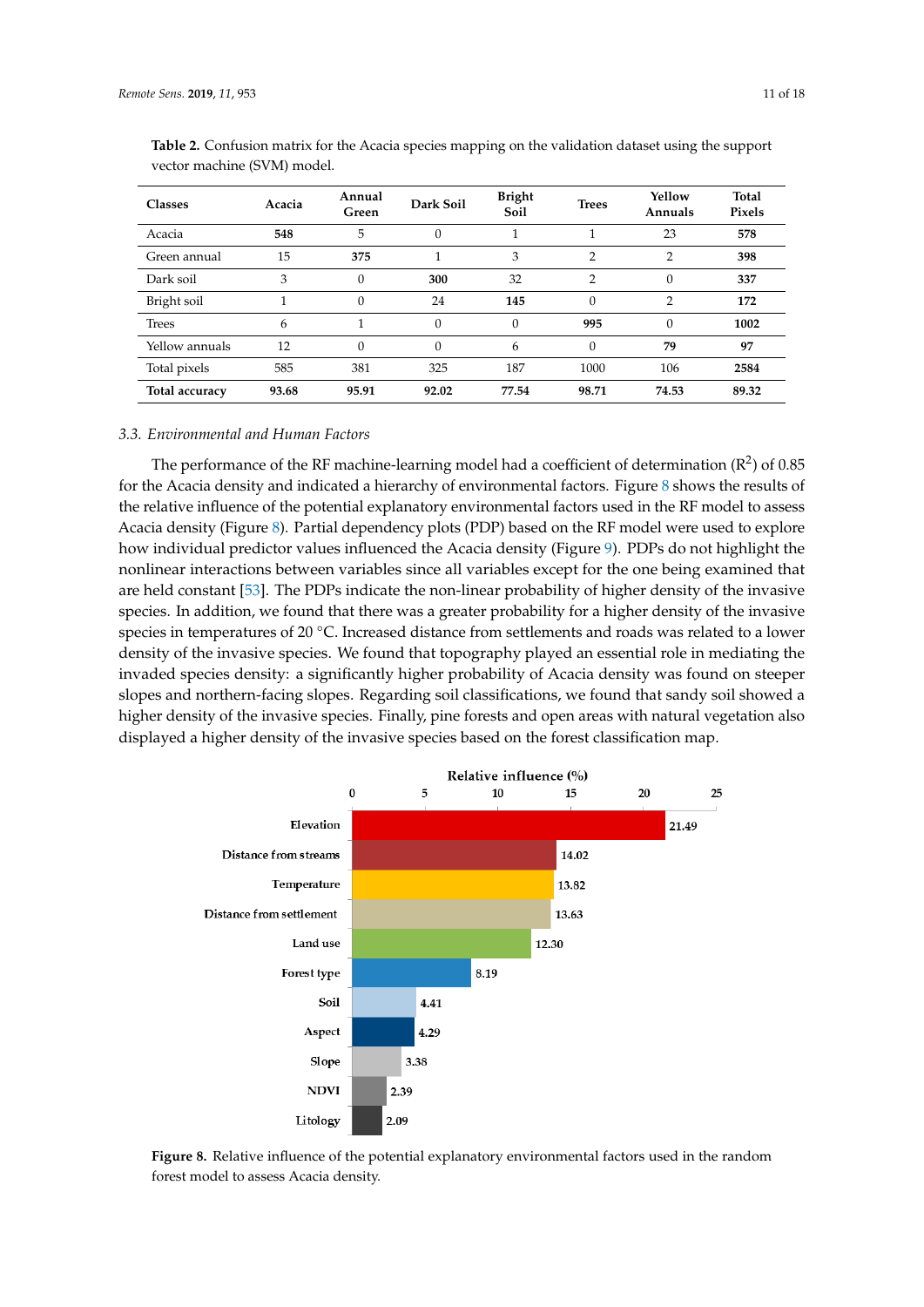<span id="page-11-0"></span>650

500

 $(a)$ 





 $(b)$ 

Aspect (degrees)

 (degrees); (**c**) distance from streams (m); (**d**) elevation (m); (**e**) temperature (◦C); (**f**) distance from **Figure 9.** Partial dependence plots (PDPs) display the change in the Acacia density over the range of settlements (m); (**g**) lithology (class); and (**h**) land-use (classes). **Figure 9.** Partial dependence plots (PDPs) display the change in the Acacia density over the range of one predictor factor. The environmental factors include: (**a**) aspect (degrees); (**b**) slope steepness

#### one predictor factor. The environmental factors include: (**a**) aspect (degrees); (**b**) slope steepness (degrees); (**c**) distance from streams (m); (**d**) elevation (m); (**e**) temperature (Co); (**f**) distance from **4. Discussion**

We sought to identify and better understand the key factors influencing IPS distribution of invasive phenological stage, using multispectral imagery at the species level. We showed that the phenological stage required the integration of several sources of data and additional prior knowledge regarding the potential invasion area of the species. Acacia distribution and density maps were developed based on high classification accuracy, which provided an accurate extent with an overall accuracy of 89.3% accuracy and 93.7% for the Acacia class, using the multispectral image. Examining the effect of environmental and human factors on invasive species density revealed that elevation, distance from settlements roads and rivers, and temperature patterns had the highest relative impact on Acacia density. We suggest that these environmental factors demonstrate the effect of site suitability for the invader. Moreover, we found that the invasive species density was significantly affected by human distance from settlements roads and rivers, and temperature patterns had the highest relative impact disturbance, perceptible by the distance from settlements, roads, and the effect of planted forest type.<br>. Acacia trees in the coastal plain of Israel. IPS identification was based on the leafing and flowering

## suitability for the invader. Moreover, we found that the invasive species density was significantly *4.1. Integrated Hyper and Multi-Spectral Data*

Remote sensing plays an active role in the efforts to detect, monitor, and manage IPS. *4.1. Integrated Hyper and Multi-Spectral Data*  These were successfully used to identify and train IPS in the communities they invade, enabling Paz-Kagan et al. [\[35\]](#page-16-9) developed species distribution maps based on leaf spectral data using IS. accurate identification of future areas of potential invasion [\[43\]](#page-16-17). The ability to train species distribution maps based on IS to multispectral satellite data might minimize the need for extensive, traditional ground survey methods, thus enabling coverage of large areas. The unique bands of WorldView-2,

 $\mathcal{L}$  affected by the distrustion distance from settlements, roads, and the effect of effect of effect of effect of effect of effect of effect of effect of effect of effect of effect of effect of effect of effect of ef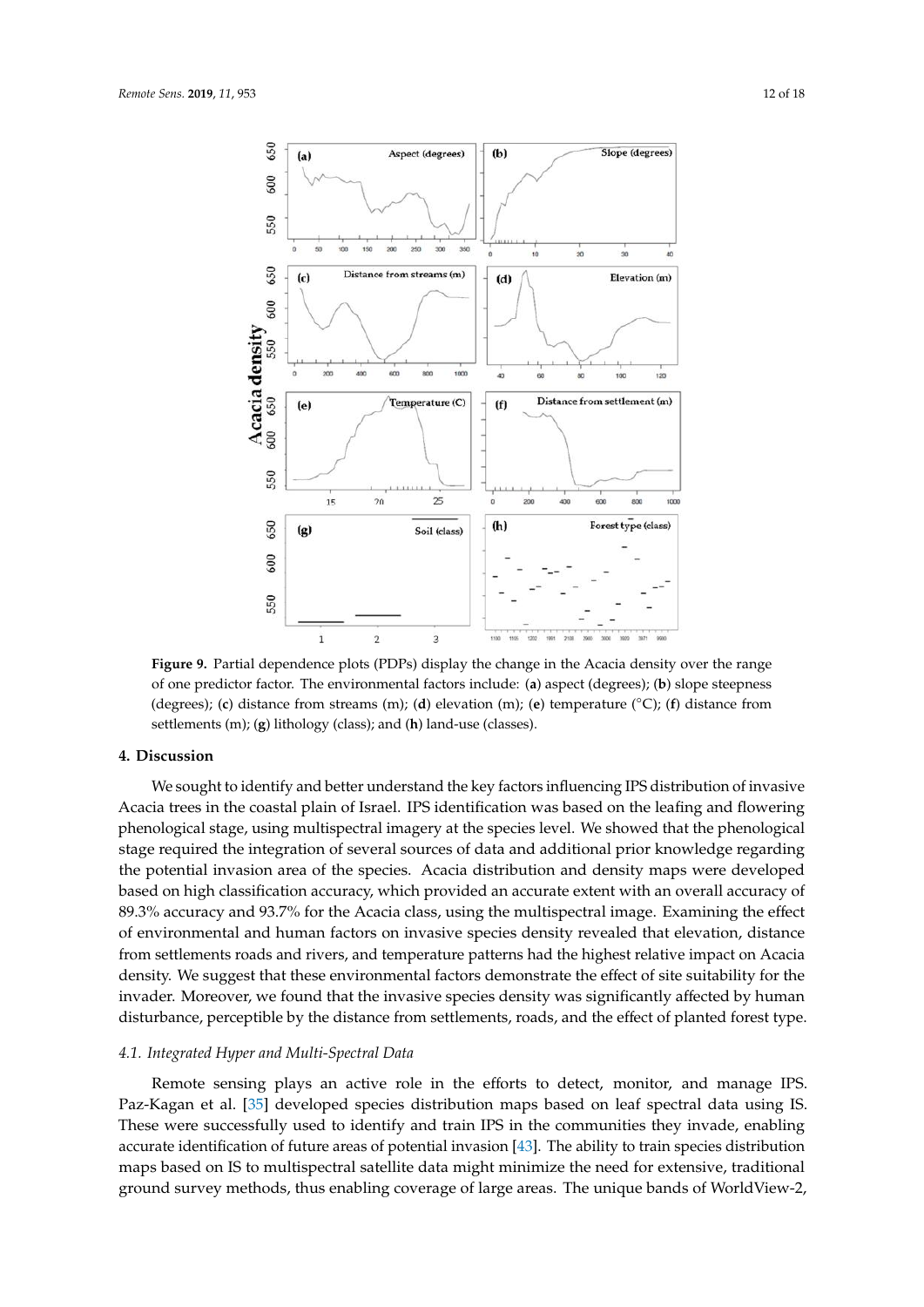especially the yellow band, could be considered as essential for distinguishing yellow flowering in Acacia stands. Previous studies that used WorldView-2 images have also shown the importance of the new yellow and red-edge bands in improving woody vegetation discrimination, due to the detection of pigment contents in canopies [\[54\]](#page-17-4). Furthermore, the high spatial resolution of the WorldView-2 image enables distinguishing between the differences of Acacia crowns and other yellow flowering annuals.

The strategy of training species distribution maps based on IS, together with satellite imagery targeted at the flowering stage enabled identifying IPS and tracking their spread. These findings could help in determining the ecological consequences of the IPS, and provide detailed geographic information for management efforts to prevent future Acacia spread. Applying our suggested approach on a yearly basis would enable studying the rate and the range of invasive species spread and infestation, which have a negative impact on natural ecosystems worldwide in general, and in Israel in particular [\[38](#page-16-12)[,55\]](#page-17-5). It was found that IPS such as Acacia significantly reduced the richness of local species in some areas, and is the first colonizer that can be found in most edge areas [\[35\]](#page-16-9). The four stages of invasion, transport, colonization, establishment, and landscape spread, appeared at different spatial and temporal scales [\[6\]](#page-15-5). The identification of invasion at the early stage may enable us to understand the interaction between the IPS and environmental characteristics. Furthermore, early detection of IPS could allow cost-effective management of the IPS using multispectral imagery. Our approach could be applied using satellite data with high revisit frequencies on large spatial scales to improve IPS detection at early stages of invasion. Broadening the scale of observation is especially important in the case of IPS phenology monitoring to identify the stages of invasion since damage to the ecosystem can accelerate detection of the IPS.

#### *4.2. Environmental and Human Factors*

The pattern of the spatial distribution of Acacia was not random, and rather it was influenced by environmental and human factors. After mapping the invasive plant distribution and modeling density, we found that elevation, distances from settlements roads and rivers, and temperature pattern were potential drivers of invader performance at the landscape scale. These factors relate to the preferences of the species distributions and site suitability. Several studies suggested that IPS performance is driven by environmental factors, and is context dependent [\[11\]](#page-15-10). Environmental factors constrain plant establishment and dispersal and usually determine invasion success [\[56\]](#page-17-6). IPS performance shows greater success (dominance or high density) in favorable environmental conditions, which indicate where and how these environmental factors constrain invasion success [\[57\]](#page-17-7). As demonstrated in the RF analysis, the above-mentioned environmental conditions interact, and may constrain the success of IPS. In such cases, the host plant community outperformed the IPS.

For example, land surface temperature, an environmental factor that showed high relative influence on IPS density, could be related to the flowering signal. Morais and Freitas [\[58\]](#page-17-8), suggested that the phenology phases of Acacia species were strongly associated with temperature patterns and conditions, the temperature being the most significant predictor of the phenological cycle [\[59\]](#page-17-9). Also, studies using remote sensing application [\[60\]](#page-17-10) have shown that land surface temperature contributes to predicting ecological niches and species distributions. Another example of environmental factors affecting IPS density is soil type. Sandy soil, a favorable environment for Acacia, has been attributed to Acacias' pre-adaptation to the Mediterranean climate and the ability to cope with nutrient-poor soils [\[40\]](#page-16-14). Studies have shown that invasive Acacia increases the nitrogen status of the soil, which may provide these species with a competitive advantage over the native vegetation in poor sandy soils [\[61\]](#page-17-11). A third environmental effect could be IPS productivity success represented by NDVI since IPS have high abundance or dominance due to a higher growth rate, higher resource use efficiency, and reproductive success relative to local native species [\[12\]](#page-15-11). However, we did not find a high relative influence of NDVI on Acacia density.

As is well known, anthropogenic causes are the primary factor in the dispersal of invasive plant species [\[62\]](#page-17-12). Human disturbances alter the landscape and spatial arrangement of various elements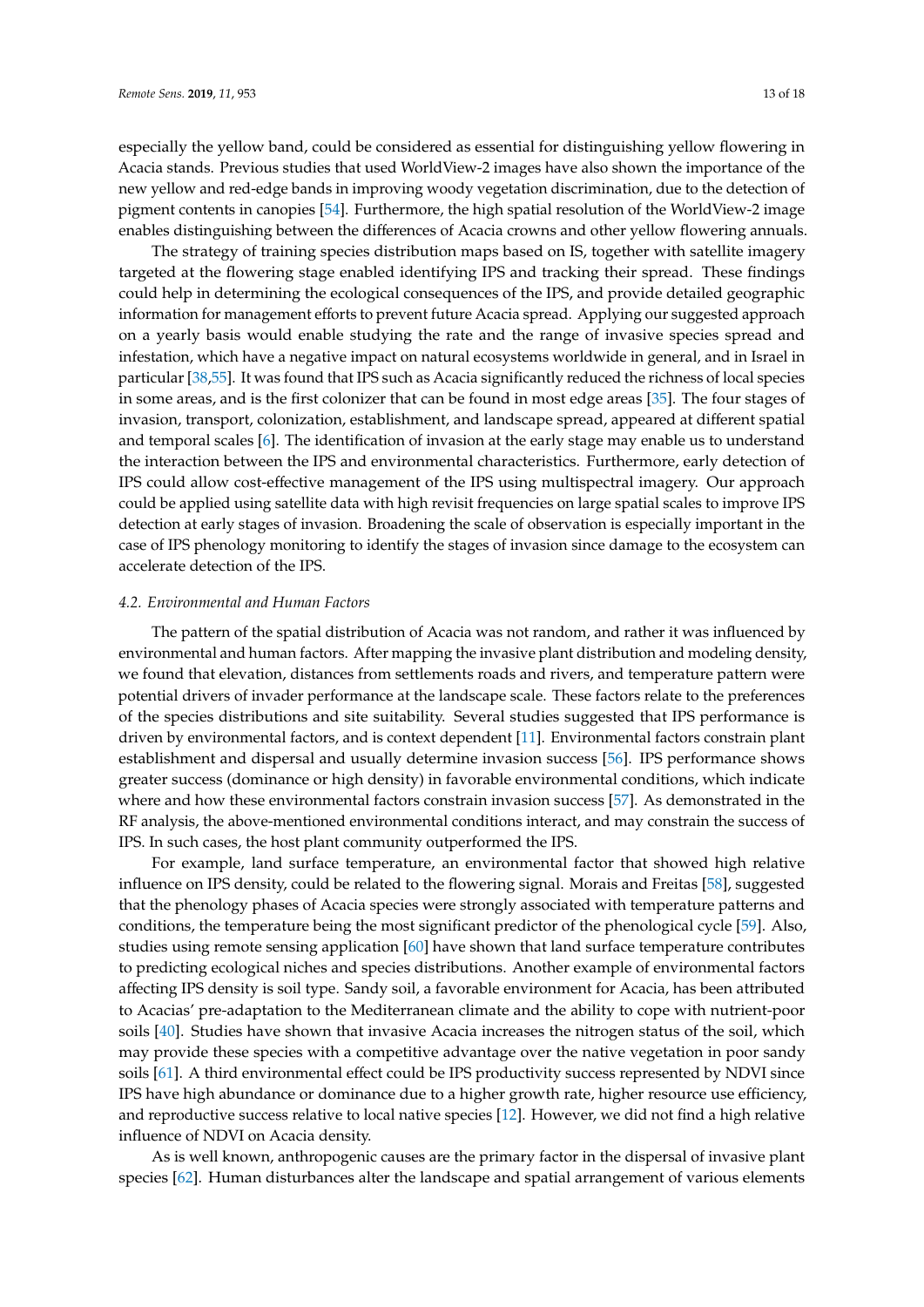that affect the spread of IPS [\[6\]](#page-15-5), which disperse best through strips of human-disturbed habitat or 'disturbance corridors' and pathways [\[63\]](#page-17-13). In the current study, we found that distance from roads and settlements had a high relative influence on IPS density. These include roads, trails, and power lines that serve as intact habitats or vectors for dispersal of the invasive species [\[64\]](#page-17-14). Disturbed corridors result from the removal of native vegetation, creating corridors with disturbed soil, high illumination levels, altered hydrology, and destruction of the native seed bank [\[63\]](#page-17-13), become a pathway for dispersal. Often, these disturbances create favorable conditions for colonization and establishment of IPS [\[6\]](#page-15-5). Our results show that distance from settlements and roads provide corridors and pathways for the dispersal of Acacia. The main reasons for the IPS establishment along corridors are related to edge effects and fragmentation where edge-effect related to abrupt transition between habitats or ecosystems introduce changes characterized in resource distribution and biotic interaction change, which affect plant and animal species distribution [\[65\]](#page-17-15) These contusions are typically related to disturbed habitat, thus favorable for invasive species [\[66–](#page-17-16)[68\]](#page-17-17).

The potential of IPS to spread from a disturbed area to the native community increases fragmentation and edge effects [\[68\]](#page-17-17). Spatial information on the fragmentation and edge effects and on pathways of IPS are essential for monitoring, risk assessment, management of IPS and controlling their future spread. Management and control of IPS are very costly and required sustained investment over long pried of time, especially when the IPS have large and long-living seed bank, like the Acacias [\[69\]](#page-17-18). Our understanding of large-scale invasion mechanisms may help us to narrow management efforts to specific areas, in which control and management may be adequate to prevent future spread of the Acacia. The suggested framework could assist in identifying and delineating the pathway of dispersal, in directing restoration efforts and in controlling the stage of infestation. This highlights the importance of studying the effect of both human and environmental factors on IPS dispersal. Future studies should focus on the vectors for dispersal and pathway of disturbance to minimize future plant invasions.

Overall, our results reveal that environmental and human factors can identify where the IPS is likely to spread successfully. Our understanding of large-scale and spatially explicit species performance may help managers to monitor where IPS are likely to be successful invaders. One of the limitations of this approach is the need for accurate and high-resolution environmental and human factors data. For example, high-resolution digital elevation models, detailed soil maps, and climatic data may improve understanding of IPS patterns in the landscape they invaded [\[12\]](#page-15-11). Fine-scale environmental conditions such as nutrient availability, temperature pattern, and precipitation, or wind speed may drive invasion within small areas and improve our understanding of the mechanisms underlying successful plant invasions.

#### **5. Conclusions**

Our study has shown that integrating different sources of remote sensing data (hyper and multispectral) to identify IPS can be applied at the landscape scale and can be used for understanding the mechanisms underlying successful invasions. IS could be used to identify the IPS based on leaf signal, whereas satellite data further reinforced identification of the species utilizing the flowering signal. Acacia, an aggressive invasive species, can be monitored and managed on a large scale, based on unique phenological signals. Our suggested approach could aid management efforts in preventing future spread. The species distribution model and density maps were used to isolate environmental and human factors that constrain invasion success. Our knowledge concerning the outcome, spread and severity of invasion can prioritize management strategies and mitigate adverse impacts. Our suggested approach could assist in determining the environmental consequences of IPS and provide detailed geographic information for management and conservation efforts to prevent future spread. Knowing where and why invasion patterns change throughout the landscape will enable managers to deploy the site- and species-specific controls on IPS spread in the landscape.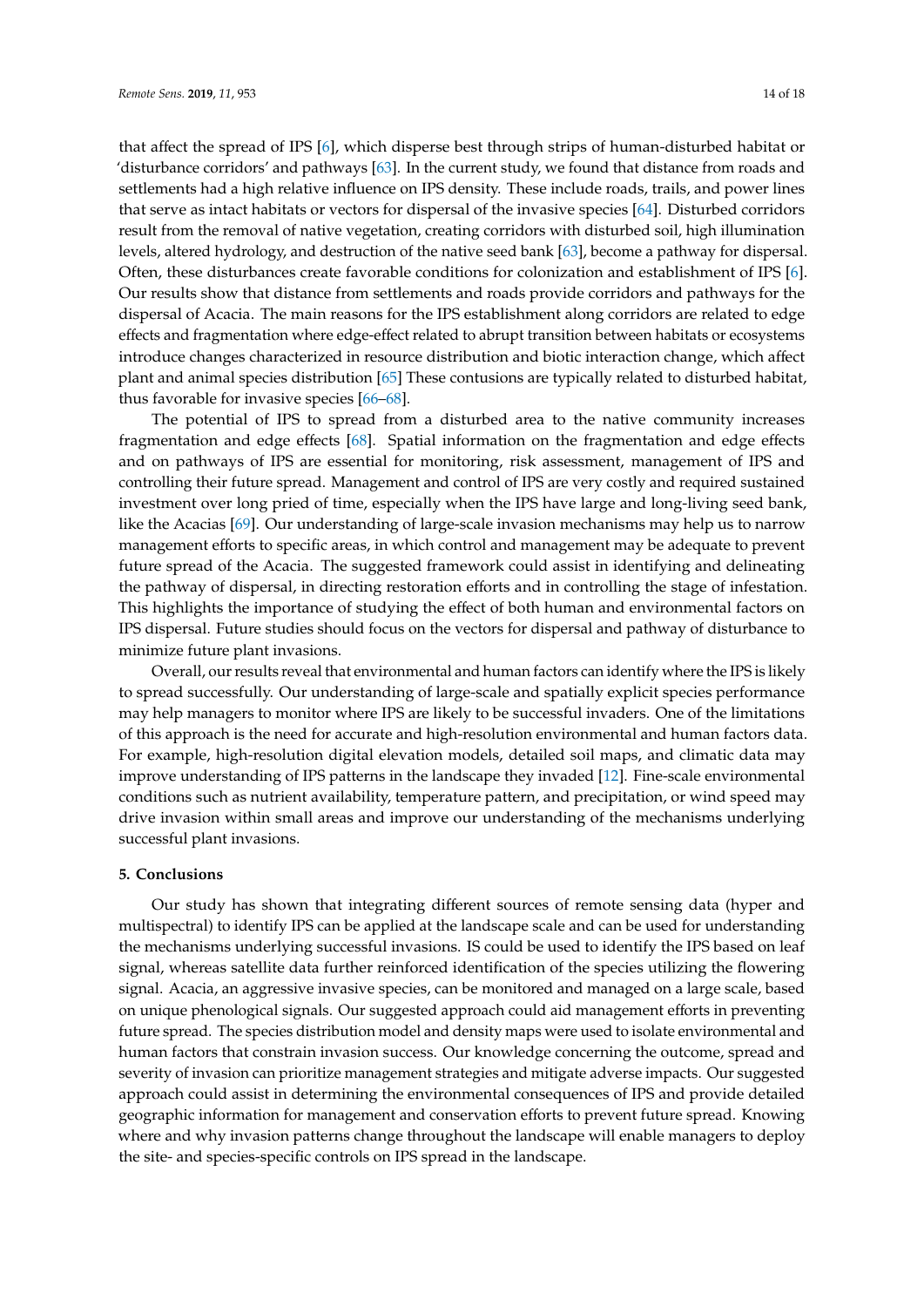**Author Contributions:** The contributions of the authors include: Conceptualization, T.P.-K. and A.K.; methodology, T.P.-K. and M.S.; software, T.P.-K., N.P., and M.S.; validation, T.P.-K.; formal analysis, T.P.-K., N.P., and M.S.; writing—original draft preparation, T.P.-K.; writing—review and editing, T.P.-K., A.K., and M.S.; visualization, T.P.-K. and A.K.; funding acquisition, A.K.

**Funding:** This research was partially funded by the Jewish National Fund (JNF) contract no. 40-02-044-14 and by the European Union Horizon 2020 Research and Innovation Programme under grant agreements no. 641762 "Improving Future Ecosystem Benefits through Earth Observations" (Ecopotential). and no. 654359 "Long-Term Ecosystem Research in Europe" (eLTER).

**Conflicts of Interest:** The authors declare no conflict of interest.

#### <span id="page-14-0"></span>**Appendix A**

**Table A1.** The Spearman Rank Correlation Test between predictor variables of the selected environmental factors. The bold number represents a correlation that is higher than  $R \ge 0.5$ .

|             | Elevation | Aspect Slope |         | Distance from<br>Settlement | <b>Distance</b><br>from<br><b>Streams</b> | <b>NDVI</b> | Temperature Land-Use Soil |         |         | Lithology | Forest<br><b>Type</b> |
|-------------|-----------|--------------|---------|-----------------------------|-------------------------------------------|-------------|---------------------------|---------|---------|-----------|-----------------------|
| Elevation   | 1.00      |              |         |                             |                                           |             |                           |         |         |           |                       |
| Aspect      | $-0.01$   | 1.00         |         |                             |                                           |             |                           |         |         |           |                       |
| Slope       | 0.40      | $-0.06$      | 1.00    |                             |                                           |             |                           |         |         |           |                       |
| Distance    |           |              |         |                             |                                           |             |                           |         |         |           |                       |
| from        | 0.20      | $-0.03$      | 0.09    | 1.00                        |                                           |             |                           |         |         |           |                       |
| settlement  |           |              |         |                             |                                           |             |                           |         |         |           |                       |
| Distance    |           |              |         |                             |                                           |             |                           |         |         |           |                       |
| from        | 0.60      | 0.10         | 0.23    | 0.09                        | 1.00                                      |             |                           |         |         |           |                       |
| Streams     |           |              |         |                             |                                           |             |                           |         |         |           |                       |
| <b>NDVI</b> | $-0.24$   | 0.02         | $-0.14$ | $-0.11$                     | $-0.23$                                   | 1.00        |                           |         |         |           |                       |
| Temperature | 0.00      | $-0.03$      | $-0.03$ | 0.01                        | 0.06                                      | $-0.08$     | 1.00                      |         |         |           |                       |
| Land-use    | 0.07      | $-0.04$      | 0.03    | 0.29                        | 0.05                                      | $-0.05$     | $-0.12$                   | 1.00    |         |           |                       |
| Soil        | 0.60      | 0.02         | 0.28    | 0.11                        | 0.50                                      | $-0.26$     | $-0.02$                   | 0.03    | 1.00    |           |                       |
| Lithology   | $-0.07$   | 0.01         | $-0.11$ | $-0.14$                     | $-0.04$                                   | 0.08        | 0.07                      | $-0.07$ | 0.01    | 1.00      |                       |
| Forest type | $-0.18$   | 0.05         | $-0.03$ | $-0.20$                     | $-0.19$                                   | 0.07        | 0.01                      | $-0.24$ | $-0.10$ | 0.12      | 1.00                  |

<span id="page-14-1"></span>**Table A2.** The class code for the environmental variables shown in Figures [4](#page-6-0) and [9.](#page-11-0) The classes include data from pedology, lithology, JNF forest type, and land-use type.

| <b>Pedology Class</b> |                          |              | <b>Lithology Class</b>                      |                                      | <b>Forest Type</b>           |     | <b>Land Use</b>                     |  |  |
|-----------------------|--------------------------|--------------|---------------------------------------------|--------------------------------------|------------------------------|-----|-------------------------------------|--|--|
| E1                    | Alkaline soils           | $\mathbf{1}$ | Clay, silt, sand, gravel<br>(Alluvium soil) | 1103                                 | Pinus brutia<br>600          |     | Settlements and roads               |  |  |
| E <sub>2</sub>        | Pre-Randzina             | 6            | Red silty sandstone<br>loam                 | 1104                                 | Stone pine                   | 608 | Cultivated -agriculture             |  |  |
| K1                    | Dark brown<br>sandy land | 5            | Sandstone                                   | 1105                                 | Pinus halepensis             | 609 | Abandoned cultivated area           |  |  |
| K <sub>2</sub>        | Brown soils              |              |                                             | 1106                                 | Pinus canariensis C. Smith   | 611 | Stony area covered with vegetation  |  |  |
| K <sub>3</sub>        | Ranzina                  |              |                                             | 1100                                 | Pinus                        | 612 | Sandy soils covered with vegetation |  |  |
| W <sub>3</sub>        | Sandy soils              |              |                                             | 1200                                 | Cupressus                    | 620 | Forest                              |  |  |
|                       |                          |              |                                             | 1204                                 | Mediterranean cypress        | 621 | Forest                              |  |  |
|                       |                          |              |                                             | 1900                                 | Mixed coniferous forest      | 624 | <b>Planted Forest</b>               |  |  |
|                       |                          |              |                                             | 1991                                 | Mixed coniferous forest      | 626 | Grove                               |  |  |
|                       |                          |              |                                             | 2000                                 | <b>Broad-leafed trees</b>    | 627 | Shrubland                           |  |  |
|                       |                          |              |                                             | 2100                                 | Eucalyptus                   | 632 | Inactive floodplain                 |  |  |
|                       |                          |              |                                             | 2108                                 | Eucalyptus omphocephala      | 634 | <b>Badlands</b>                     |  |  |
|                       |                          |              |                                             | 2113                                 | Eucalyptus camaldulensis     | 646 | Disturbed area                      |  |  |
|                       |                          |              |                                             | 2200                                 | Acacia                       | 652 | Garden or park                      |  |  |
|                       |                          |              |                                             | 2211                                 | Acacia saligna               | 653 | Sports ground                       |  |  |
|                       |                          |              |                                             | 2900                                 | Broad-leafed Mixed forest    | 654 | Playground                          |  |  |
|                       |                          |              |                                             | 2990                                 | Fruit trees                  | 655 | Open area                           |  |  |
|                       |                          |              |                                             | 2995                                 | Ceratonia siliqua            | 656 | Plastered surface                   |  |  |
|                       |                          |              |                                             | 3000                                 | Flora Palaestina             | 657 | Junkyard                            |  |  |
|                       |                          |              |                                             | 3060                                 | <b>Tamarisk</b>              | 658 | Garbage dump area                   |  |  |
|                       |                          |              |                                             | 3910                                 | Natural Mediterranean forest | 660 | Orchards                            |  |  |
|                       |                          |              |                                             | 3920                                 | Natural Mediterranean forest | 664 | Grapevine                           |  |  |
|                       |                          |              |                                             | 3930                                 | Natural Mediterranean forest | 665 | Citrus orchard                      |  |  |
|                       |                          |              |                                             | 3960                                 | Natural Mediterranean forest |     |                                     |  |  |
|                       |                          |              |                                             | 3971                                 | Natural Mediterranean forest |     |                                     |  |  |
|                       |                          |              |                                             | 3981<br>Natural Mediterranean forest |                              |     |                                     |  |  |
|                       |                          |              |                                             | 4000                                 | Natural Mediterranean forest |     |                                     |  |  |
|                       |                          |              |                                             | 9900                                 | open landscape               |     |                                     |  |  |
|                       |                          |              |                                             | 9990                                 | open landscape               |     |                                     |  |  |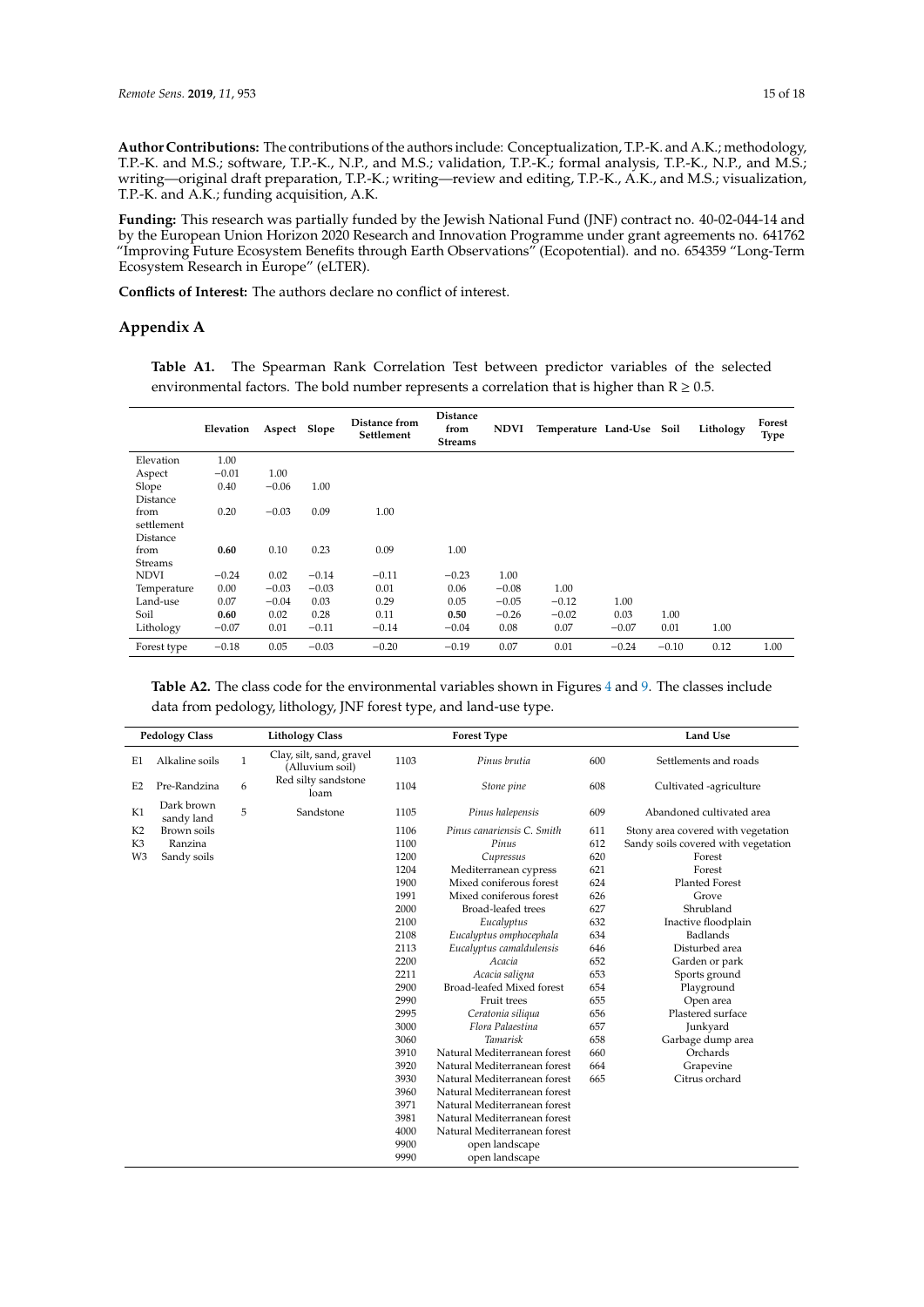### **References**

- <span id="page-15-0"></span>1. Pimentel, D.; McNair, S.; Janecka, J.; Wightman, J.; Simmonds, C.; O'connell, C.; Wong, E.; Russel, L.; Zern, J.; Aquino, T. Economic and environmental threats of alien plant, animal, and microbe invasions. *Agric. Ecosyst. Environ.* **2001**, *84*, 1–20. [\[CrossRef\]](http://dx.doi.org/10.1016/S0167-8809(00)00178-X)
- <span id="page-15-1"></span>2. Hobbs, R.J. *Invasive Species in a Changing World*; Island Press: Washington, DC, USA; Covelo, CA, USA, 2000.
- <span id="page-15-2"></span>3. Vilà, M.; Espinar, J.L.; Hejda, M.; Hulme, P.E.; Jarošík, V.; Maron, J.L.; Pergl, J.; Schaffner, U.; Sun, Y.; Pyšek, P. Ecological impacts of invasive alien plants: A meta-analysis of their effects on species, communities and ecosystems. *Ecol. Lett.* **2011**, *14*, 702–708. [\[CrossRef\]](http://dx.doi.org/10.1111/j.1461-0248.2011.01628.x) [\[PubMed\]](http://www.ncbi.nlm.nih.gov/pubmed/21592274)
- <span id="page-15-3"></span>4. Bartz, R.; Kowarik, I. Assessing the environmental impacts of invasive alien plants: A review of assessment approaches. *NeoBiota* **2019**, *43*, 69. [\[CrossRef\]](http://dx.doi.org/10.3897/neobiota.43.30122)
- <span id="page-15-4"></span>5. MacDougall, A.S.; Turkington, R. Are invasive species the drivers or passengers of change in degraded ecosystems? *Ecology* **2005**, *86*, 42–55. [\[CrossRef\]](http://dx.doi.org/10.1890/04-0669)
- <span id="page-15-5"></span>6. Theoharides, K.A.; Dukes, J.S. Plant invasion across space and time: Factors affecting nonindigenous species success during four stages of invasion. *New Phytol.* **2007**, *176*, 256–273. [\[CrossRef\]](http://dx.doi.org/10.1111/j.1469-8137.2007.02207.x)
- <span id="page-15-6"></span>7. Gallien, L.; Münkemüller, T.; Albert, C.H.; Boulangeat, I.; Thuiller, W. Predicting potential distributions of invasive species: Where to go from here? *Divers. Distrib.* **2010**, *16*, 331–342. [\[CrossRef\]](http://dx.doi.org/10.1111/j.1472-4642.2010.00652.x)
- <span id="page-15-7"></span>8. With, K.A. The landscape ecology of invasive spread. *Conserv. Biol.* **2002**, *16*, 1192–1203. [\[CrossRef\]](http://dx.doi.org/10.1046/j.1523-1739.2002.01064.x)
- <span id="page-15-8"></span>9. Mata, T.; Haddad, N.; Holyoak, M. How invader traits interact with resident communities and resource availability to determine invasion success. *Oikos* **2013**, *122*, 149–160. [\[CrossRef\]](http://dx.doi.org/10.1111/j.1600-0706.2012.20401.x)
- <span id="page-15-9"></span>10. DeGasperis, B.G.; Motzkin, G. Windows of opportunity: Historical and ecological controls on berberis thunbergii invasions. *Ecology* **2007**, *88*, 3115–3125. [\[CrossRef\]](http://dx.doi.org/10.1890/06-2014.1)
- <span id="page-15-10"></span>11. Alpert, P.; Bone, E.; Holzapfel, C. Invasiveness, invasibility and the role of environmental stress in the spread of non-native plants. *Perspect. Plant Ecol. Evol. Syst.* **2000**, *3*, 52–66. [\[CrossRef\]](http://dx.doi.org/10.1078/1433-8319-00004)
- <span id="page-15-11"></span>12. Barbosa, J.M.; Asner, G.P.; Hughes, R.F.; Johnson, M.T. Landscape-scale gpp and carbon density inform patterns and impacts of an invasive tree across wet forests of hawaii. *Ecol. Appl.* **2017**, *27*, 403–415. [\[CrossRef\]](http://dx.doi.org/10.1002/eap.1445)
- <span id="page-15-12"></span>13. Simberloff, D.; Martin, J.-L.; Genovesi, P.; Maris, V.; Wardle, D.A.; Aronson, J.; Courchamp, F.; Galil, B.; García-Berthou, E.; Pascal, M.; et al. Impacts of biological invasions: What's what and the way forward. *Trends Ecol. Evol.* **2013**, *28*, 58–66. [\[CrossRef\]](http://dx.doi.org/10.1016/j.tree.2012.07.013) [\[PubMed\]](http://www.ncbi.nlm.nih.gov/pubmed/22889499)
- <span id="page-15-13"></span>14. Huang, C.-Y.; Asner, G.P. Applications of remote sensing to alien invasive plant studies. *Sensors* **2009**, *9*, 4869–4889. [\[CrossRef\]](http://dx.doi.org/10.3390/s90604869)
- <span id="page-15-14"></span>15. Niphadkar, M.; Nagendra, H. Remote sensing of invasive plants: Incorporating functional traits into the picture. *Int. J. Remote Sens.* **2016**, *37*, 3074–3085. [\[CrossRef\]](http://dx.doi.org/10.1080/01431161.2016.1193795)
- 16. Rocchini, D.; Andreo, V.; Förster, M.; Garzon-Lopez, C.X.; Gutierrez, A.P.; Gillespie, T.W.; Hauffe, H.C.; He, K.S.; Kleinschmit, B.; Mairota, P.; et al. Potential of remote sensing to predict species invasions: A modelling perspective. *Prog. Phys. Geogr.* **2015**, *39*, 283–309. [\[CrossRef\]](http://dx.doi.org/10.1177/0309133315574659)
- <span id="page-15-17"></span>17. Skowronek, S.; Ewald, M.; Isermann, M.; Van De Kerchove, R.; Lenoir, J.; Aerts, R.; Warrie, J.; Hattab, T.; Honnay, O.; Schmidtlein, S.; et al. Mapping an invasive bryophyte species using hyperspectral remote sensing data. *Biol. Invasions* **2017**, *19*, 239–254. [\[CrossRef\]](http://dx.doi.org/10.1007/s10530-016-1276-1)
- <span id="page-15-15"></span>18. Thenkabail, P.S.; Lyon, J.G. *Hyperspectral Remote Sensing of Vegetation*; CRC Press: London, NY, USA, 2016.
- <span id="page-15-16"></span>19. Ustin, S.L.; Gamon, J.A. Remote sensing of plant functional types. *New Phytol.* **2010**, *186*, 795–816. [\[PubMed\]](http://www.ncbi.nlm.nih.gov/pubmed/20569415)
- <span id="page-15-18"></span>20. Yelenik, S.G.; DiManno, N.; D'Antonio, C.M. Evaluating nurse plants for restoring native woody species to degraded subtropical woodlands. *Ecol. Evol.* **2015**, *5*, 300–313. [\[CrossRef\]](http://dx.doi.org/10.1002/ece3.1294) [\[PubMed\]](http://www.ncbi.nlm.nih.gov/pubmed/25709807)
- <span id="page-15-19"></span>21. Féret, J.-B.; Asner, G.P. Mapping tropical forest canopy diversity using high-fidelity imaging spectroscopy. *Ecol. Appl.* **2014**, *24*, 1289–1296. [\[CrossRef\]](http://dx.doi.org/10.1890/13-1824.1) [\[PubMed\]](http://www.ncbi.nlm.nih.gov/pubmed/29160652)
- <span id="page-15-20"></span>22. Somers, B.; Asner, G.P. Tree species mapping in tropical forests using multi-temporal imaging spectroscopy: Wavelength adaptive spectral mixture analysis. *Int. J. Appl. Earth Observ. Geoinf.* **2014**, *31*, 57–66. [\[CrossRef\]](http://dx.doi.org/10.1016/j.jag.2014.02.006)
- <span id="page-15-21"></span>23. Ustin, S.L.; Roberts, D.A.; Gamon, J.A.; Asner, G.P.; Green, R.O. Using imaging spectroscopy to study ecosystem processes and properties. *BioScience* **2004**, *54*, 523–534. [\[CrossRef\]](http://dx.doi.org/10.1641/0006-3568(2004)054[0523:UISTSE]2.0.CO;2)
- 24. He, K.S.; Rocchini, D.; Neteler, M.; Nagendra, H. Benefits of hyperspectral remote sensing for tracking plant invasions. *Divers. Distrib.* **2011**, *17*, 381–392. [\[CrossRef\]](http://dx.doi.org/10.1111/j.1472-4642.2011.00761.x)
- <span id="page-15-22"></span>25. Narumalani, S.; Mishra, D.R.; Wilson, R.; Reece, P.; Kohler, A. Detecting and mapping four invasive species along the floodplain of north platte river, nebraska. *Weed Technol.* **2009**, *23*, 99–107. [\[CrossRef\]](http://dx.doi.org/10.1614/WT-08-007.1)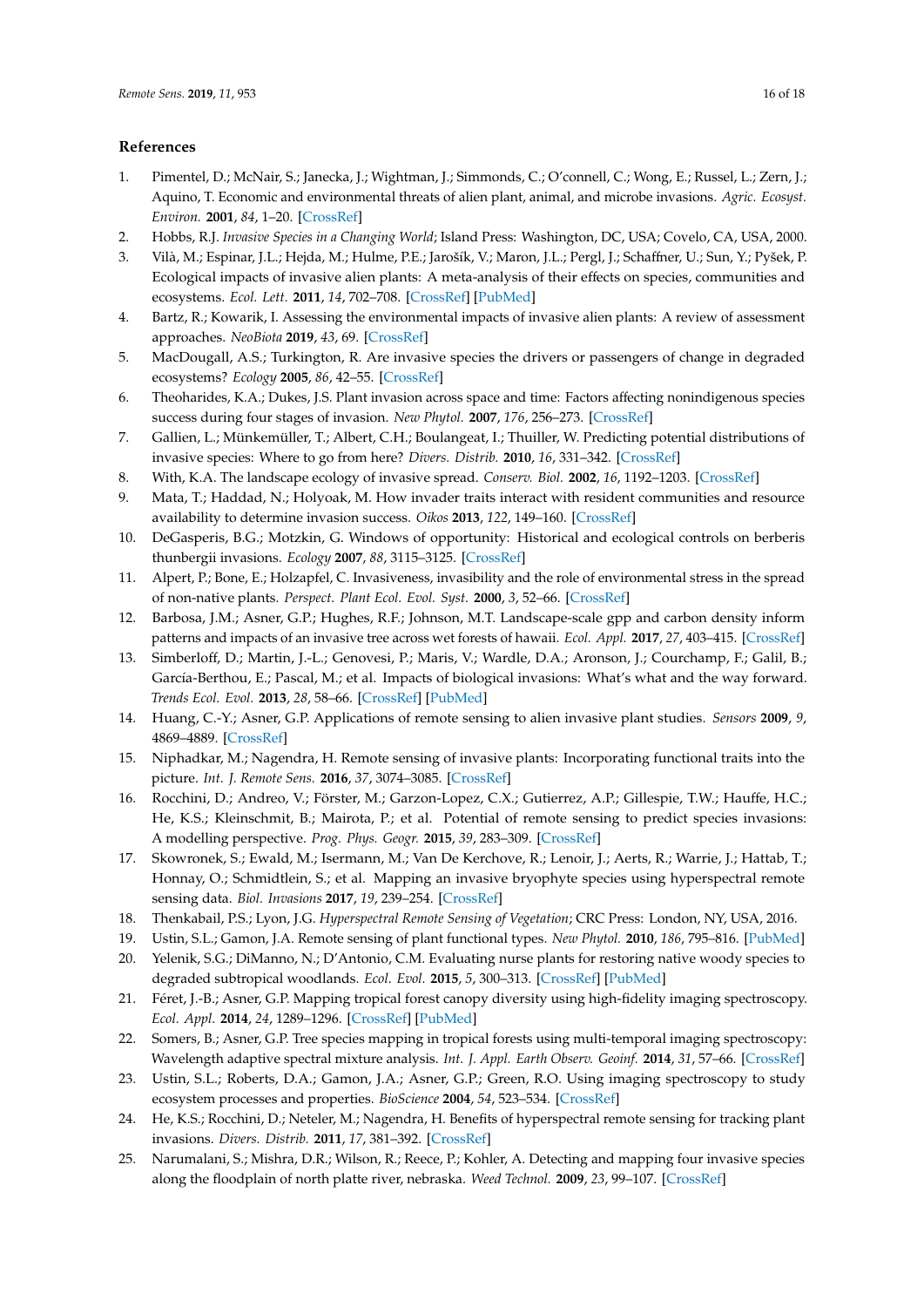- <span id="page-16-0"></span>26. Weil, G.; Lensky, I.M.; Resheff, Y.S.; Levin, N. Optimizing the timing of unmanned aerial vehicle image acquisition for applied mapping of woody vegetation species using feature selection. *Remote Sens.* **2017**, *9*, 1130. [\[CrossRef\]](http://dx.doi.org/10.3390/rs9111130)
- <span id="page-16-1"></span>27. Adam, E.; Mutanga, O.; Rugege, D. Multispectral and hyperspectral remote sensing for identification and mapping of wetland vegetation: A review. *Wetl. Ecol. Manag.* **2010**, *18*, 281–296. [\[CrossRef\]](http://dx.doi.org/10.1007/s11273-009-9169-z)
- <span id="page-16-2"></span>28. Dewey, S.A.; Price, K.P.; Ramsey, D. Satellite remote sensing to predict potential distribution of dyers woad (isatis tinctoria). *Weed Technol.* **1991**, *5*, 479–484. [\[CrossRef\]](http://dx.doi.org/10.1017/S0890037X00027184)
- <span id="page-16-3"></span>29. Lawrence, R.L.; Wood, S.D.; Sheley, R.L. Mapping invasive plants using hyperspectral imagery and breiman cutler classifications (randomforest). *Remote Sens. Environ.* **2006**, *100*, 356–362. [\[CrossRef\]](http://dx.doi.org/10.1016/j.rse.2005.10.014)
- <span id="page-16-4"></span>30. Fernandes, M.R.; Aguiar, F.C.; Silva, J.M.; Ferreira, M.T.; Pereira, J.M. Optimal attributes for the object based detection of giant reed in riparian habitats: A comparative study between airborne high spatial resolution and worldview-2 imagery. *Int. J. Appl. Earth Observ. Geoinf.* **2014**, *32*, 79–91. [\[CrossRef\]](http://dx.doi.org/10.1016/j.jag.2014.03.026)
- <span id="page-16-5"></span>31. Everitt, J.H.; Anderson, G.L.; Escobar, D.E.; Davis, M.R.; Spencer, N.R.; Andrascik, R.J. Use of remote sensing for detecting and mapping leafy spurge (euphorbia esula). *Weed Technol.* **1995**, *9*, 599–609. [\[CrossRef\]](http://dx.doi.org/10.1017/S0890037X00023915)
- <span id="page-16-6"></span>32. Andrew, M.E.; Ustin, S.L. The role of environmental context in mapping invasive plants with hyperspectral image data. *Remote Sens. Environ.* **2008**, *112*, 4301–4317. [\[CrossRef\]](http://dx.doi.org/10.1016/j.rse.2008.07.016)
- <span id="page-16-7"></span>33. Andrew, M.E.; Ustin, S.L. Habitat suitability modelling of an invasive plant with advanced remote sensing data. *Divers. Distrib.* **2009**, *15*, 627–640. [\[CrossRef\]](http://dx.doi.org/10.1111/j.1472-4642.2009.00568.x)
- <span id="page-16-8"></span>34. Belluco, E.; Camuffo, M.; Ferrari, S.; Modenese, L.; Silvestri, S.; Marani, A.; Marani, M. Mapping salt-marsh vegetation by multispectral and hyperspectral remote sensing. *Remote Sens. Environ.* **2006**, *105*, 54–67. [\[CrossRef\]](http://dx.doi.org/10.1016/j.rse.2006.06.006)
- <span id="page-16-9"></span>35. Paz-Kagan, T.; Caras, T.; Herrmann, I.; Shachak, M.; Karnieli, A. Multiscale mapping of species diversity under changed land use using imaging spectroscopy. *Ecol. Appl.* **2017**, *27*, 1466–1484. [\[CrossRef\]](http://dx.doi.org/10.1002/eap.1540) [\[PubMed\]](http://www.ncbi.nlm.nih.gov/pubmed/28370671)
- <span id="page-16-10"></span>36. Rozenstein, O.; Karnieli, A. Comparison of methods for land-use classification incorporating remote sensing and gis inputs. *Appl. Geogr.* **2011**, *31*, 533–544. [\[CrossRef\]](http://dx.doi.org/10.1016/j.apgeog.2010.11.006)
- <span id="page-16-11"></span>37. Mussery, A.; Leu, S.; Lensky, I.; Budovsky, A. The effect of planting techniques on arid ecosystems in the northern negev. *Arid Land Res. Manag.* **2013**, *27*, 90–100. [\[CrossRef\]](http://dx.doi.org/10.1080/15324982.2012.719574)
- <span id="page-16-12"></span>38. Bar, P.; Cohen, O.; Shoshany, M. Invasion rate of the alien species acacia saligna within coastal sand dune habitats in israel. *Israel J. Plant Sci.* **2004**, *52*, 115–124.
- <span id="page-16-13"></span>39. Thompson, G.D.; Bellstedt, D.U.; Richardson, D.M.; Wilson, J.R.; Le Roux, J.J. A tree well travelled: Global genetic structure of the invasive tree acacia saligna. *J. Biogeogr.* **2015**, *42*, 305–314. [\[CrossRef\]](http://dx.doi.org/10.1111/jbi.12436)
- <span id="page-16-14"></span>40. Witkowski, E. Growth and competition between seedlings of protea repens (l.) l. And the alien invasive, acacia saligna (labill.) wendl. In relation to nutrient availability. *Funct. Ecol.* **1991**, *5*, 101–110. [\[CrossRef\]](http://dx.doi.org/10.2307/2389560)
- <span id="page-16-15"></span>41. Richter, R.; Schläpfer, D. *Atmospheric*/*Topographic Correction for Satellite Imagery*; DLR Report DLR-IB; ATCOR 2/3 User Gide, Version 9.3; DLR—German Aerospace Center: Wessling, Germany; ReSe Applications: Wil, Switzerland, 2005.
- <span id="page-16-16"></span>42. Lu, D.; Weng, Q. A survey of image classification methods and techniques for improving classification performance. *Int. J. Remote Sens.* **2007**, *28*, 823–870. [\[CrossRef\]](http://dx.doi.org/10.1080/01431160600746456)
- <span id="page-16-17"></span>43. R Core Team. *R: A Language and Environment for Statistical Computing*; R Core Team: Vienna, Austria, 2018.
- <span id="page-16-18"></span>44. Paz-Kagan, T.; Vaughn, N.R.; Martin, R.E.; Brodrick, P.G.; Stephenson, N.L.; Das, A.J.; Nydick, K.R.; Asner, G.P. Landscape-scale variation in canopy water content of giant sequoias during drought. *For. Ecol. Manag.* **2017**, *419*, 291–304. [\[CrossRef\]](http://dx.doi.org/10.1016/j.foreco.2017.11.018)
- <span id="page-16-19"></span>45. Evans, J.S.; Murphy, M.A.; Holden, Z.A.; Cushman, S.A. Modeling species distribution and change using random forest. In *Predictive Species and Habitat Modeling in Landscape Ecology*; Springer: London, NY, USA, 2011; pp. 139–159.
- <span id="page-16-20"></span>46. Maidment, D.R.; Morehouse, S. *Arc Hydro: Gis for Water Resources*; ESRI, Inc.: Redland, CA, USA, 2002; Volume 1.
- <span id="page-16-21"></span>47. Zuur, A.F.; Ieno, E.N.; Elphick, C.S. A protocol for data exploration to avoid common statistical problems. *Methods Ecol. Evol.* **2010**, *1*, 3–14. [\[CrossRef\]](http://dx.doi.org/10.1111/j.2041-210X.2009.00001.x)
- <span id="page-16-22"></span>48. Ai, F.-F.; Bin, J.; Zhang, Z.-M.; Huang, J.-H.; Wang, J.-B.; Liang, Y.-Z.; Yu, L.; Yang, Z.-Y. Application of random forests to select premium quality vegetable oils by their fatty acid composition. *Food Chem.* **2014**, *143*, 472–478. [\[CrossRef\]](http://dx.doi.org/10.1016/j.foodchem.2013.08.013) [\[PubMed\]](http://www.ncbi.nlm.nih.gov/pubmed/24054269)